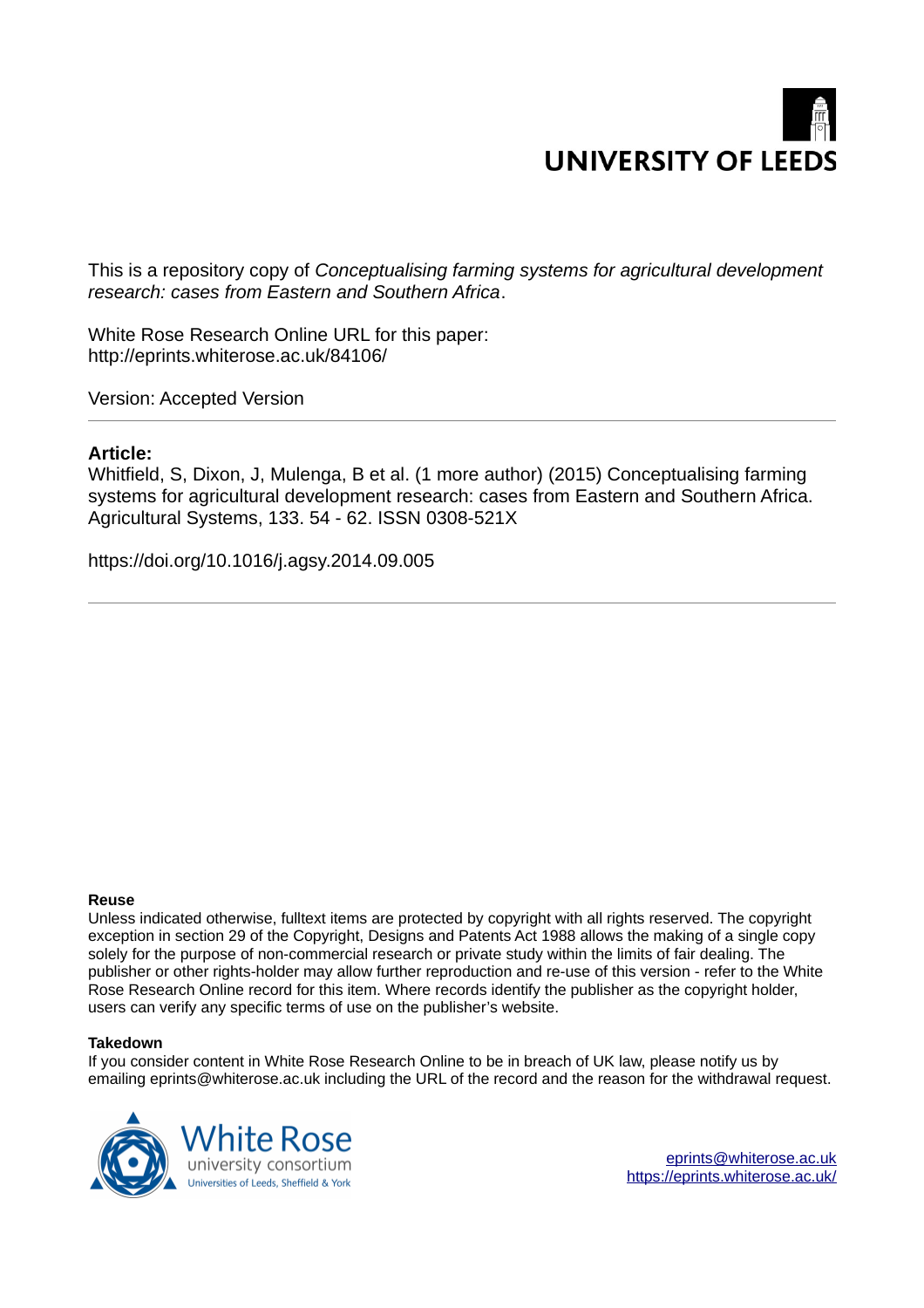| 1<br>$\overline{2}$ | <b>Conceptualising Farming Systems for Agricultural Development Research:</b><br><b>Cases from Eastern and Southern Africa</b> |  |  |  |  |  |
|---------------------|--------------------------------------------------------------------------------------------------------------------------------|--|--|--|--|--|
| 3                   |                                                                                                                                |  |  |  |  |  |
| 4                   | Stephen Whitfield <sup>1*</sup> ; Jami L Dixon <sup>1</sup> ; Brian P Mulenga <sup>2</sup> ; Hambulo Ngoma <sup>2, 3</sup>     |  |  |  |  |  |
| 5                   |                                                                                                                                |  |  |  |  |  |
| 6                   | 1. Sustainability Research Institute, University of Leeds, UK                                                                  |  |  |  |  |  |
| 7                   | 2. Indaba Agricultural Policy Research Institute, Lusaka, Zambia                                                               |  |  |  |  |  |
| 8                   | 3. School of Economics and Business, Norwegian University of Life Sciences,                                                    |  |  |  |  |  |
| 9                   | Ås, Norway                                                                                                                     |  |  |  |  |  |
| 10                  | *corresponding author: s.whitfield@leeds.ac.uk                                                                                 |  |  |  |  |  |
| 11                  |                                                                                                                                |  |  |  |  |  |
| 12                  | Jami Dixon: jhm3jld@leeds.ac.uk                                                                                                |  |  |  |  |  |
| 13                  | Brian Mulenga: pingulani@yahoo.com                                                                                             |  |  |  |  |  |
| 14                  | Hambulo Ngoma: hambulo.n@gmail.com                                                                                             |  |  |  |  |  |
| 15                  |                                                                                                                                |  |  |  |  |  |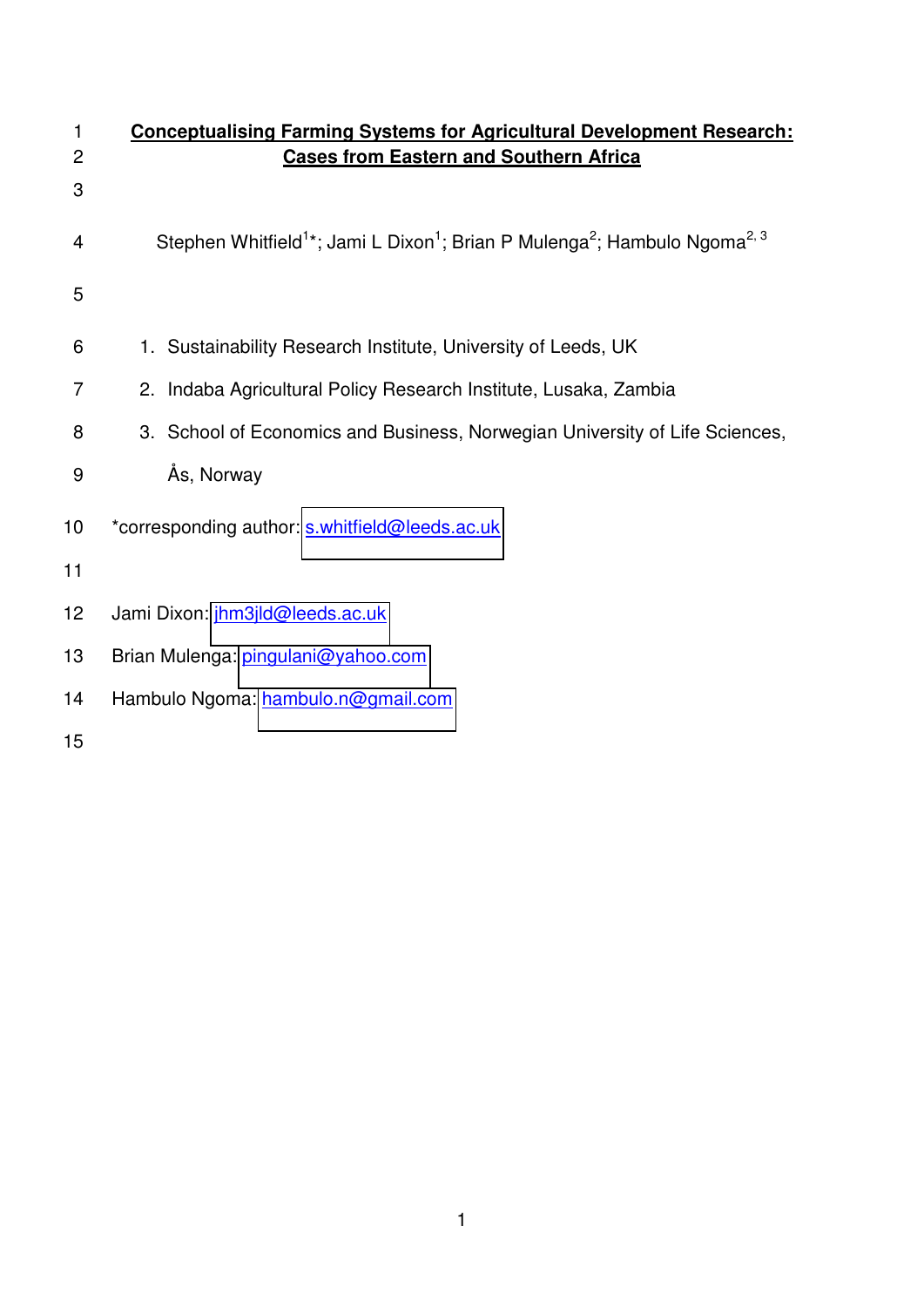### **Abstract**

3 In the context of broad scale system changes (e.g. climate change) and the 4 prioritisation of impact-at-scale development, there is a particular need for farming 5 systems research (FSR) to improve our understanding of the links between systems 6 at multiple scales. Drawing on three empirical case studies of large-scale agricultural 7 interventions in eastern and southern Africa, we highlight problems that arise from 8 conceiving and justifying interventions on the basis of the simple aggregation of 9 farms into large collective systems. We review changes in the approach and concepts of FSR and point to the value of farming systems concepts that go beyond these aggregations, and find ways to capture the multi-level system dynamics that link on-farm decision making to broader political, social, and environmental changes. Recent attempts at more accurately conceptualising the domain of FSR, and drawing distinctions between 'farms', 'systems', and 'systems of farming', represent a useful contribution to such work.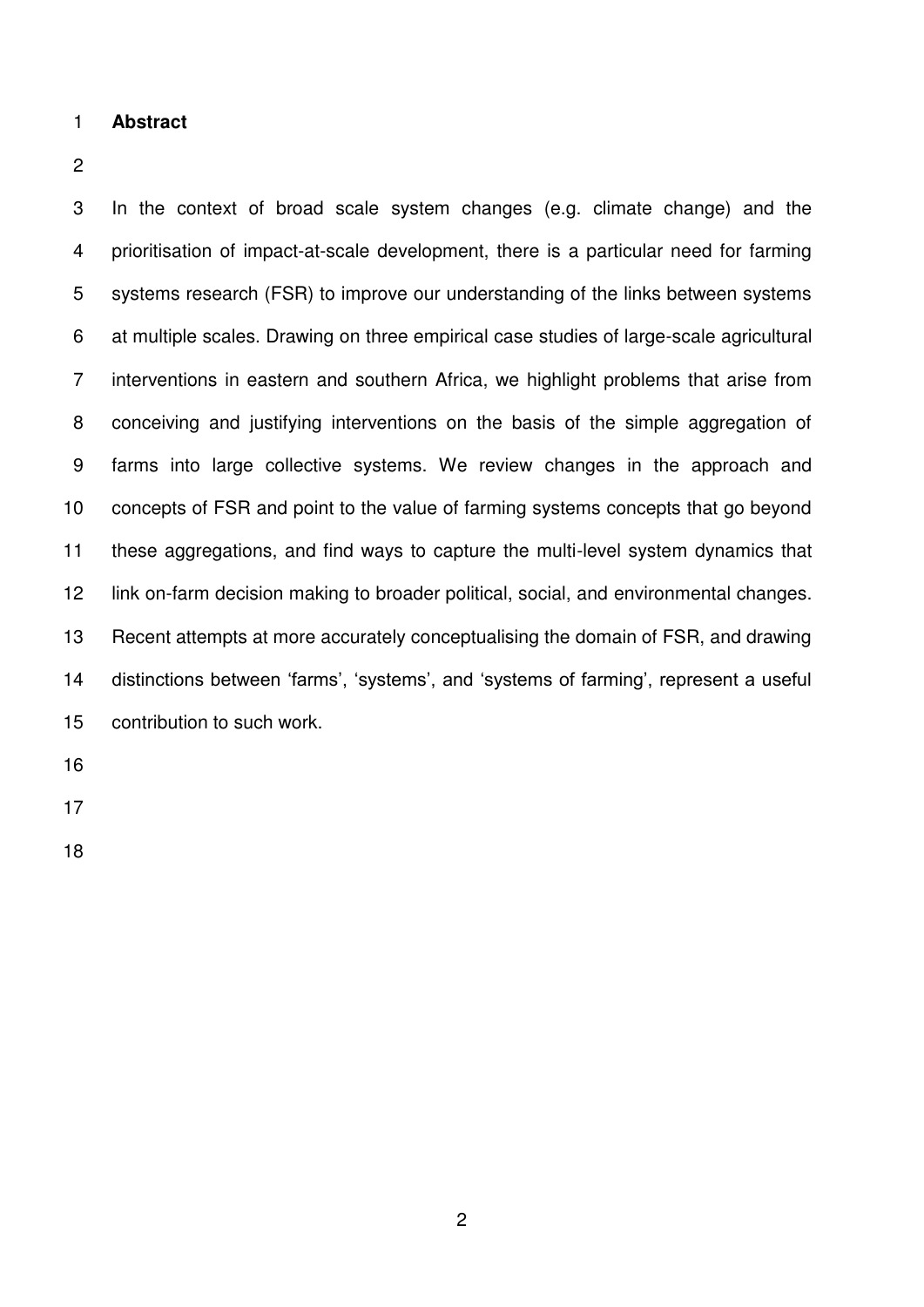#### **Introduction**

3 In the face of multifaceted uncertainties and the complex challenges of adaptation in Africa's agricultural sector, the use of a 'systems' approach is increasingly favoured 5 across the interlinked epistemic communities of agricultural research and policy [\(Collinson, 1987,](#page-36-0) [Dixon, 2000,](#page-36-1) [Darnhofer et al., 2012a\)](#page-36-2). Such an approach 7 recognises the contextual and dynamic nature of smallholder agricultural production 8 and enables analysis of both biophysical and human processes that span temporal 9 and spatial scales. Particularly since the 1980s, agricultural researchers have recognised the ways that interconnected and historically embedded social, economic, cultural, political and ecological processes interact to shape the dynamic contexts within which farmers make decisions [\(Collinson, 2000\)](#page-36-3).

 'Farming systems research' (FSR), the once proudly adopted label of a new and emerging discipline, was closely linked with developments in participatory research and the 'farmer first' movement [\(Chambers and Jiggins, 1987,](#page-36-4) [Chambers et al.,](#page-36-5)  [1990\)](#page-36-5), with obvious complementarities between the conceptualisation of multifaceted and localised systems, and the insights that might be gained from drawing on the knowledge of the farmers that experience this complexity first-hand. Whilst participation was once a central tenet of FSR, as the field has grown, approaches and applications within it have inevitably diversified. As a result, the FSR label itself is increasingly seen as a catch-all concept [\(Sands, 1986,](#page-38-0) [Noe and Alrøe, 2012,](#page-38-1) [Leon-Velargde et al., 2008,](#page-37-0) [Hart, 2000\)](#page-37-1), inclusive not only of investigations in to farm-scale processes, but of landscape scale modelling [\(Feola et al., 2012\)](#page-37-2) and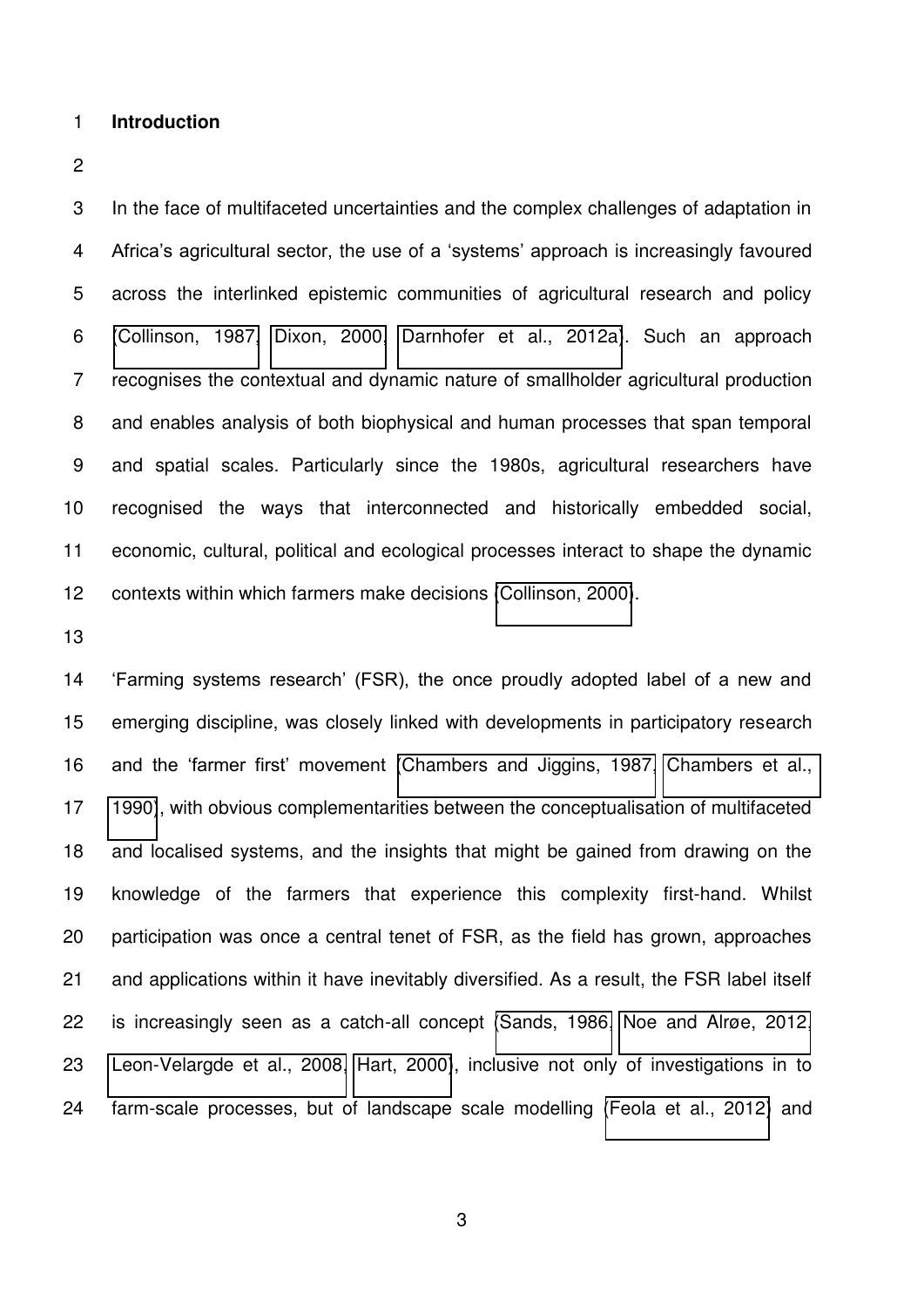1 economic analyses of data from surveys of large populations of farms of similar 2 resources and activities [\(Dixon et al., 2001\)](#page-36-6).

4 In response to this divergence, recent discussions over the appropriateness and application of the central 'farming systems' concept, and attempts to rethink it [\(Giller,](#page-37-3)  [2013,](#page-37-3) [Sumberg et al., 2013\)](#page-38-2) are overdue. Dixon's (2001) recognition of individual 'farm systems' within broader 'farming systems', Giller's (2013) acknowledgement of 8 the diversity, interactions, and interdependencies of farm systems (i.e. the heterogeneity of Dixon's 'farming system') and Sumberg et al.'s (2013) further distinction of a 'system of farming', to represent the systematic nature of on-farm decision-making, are all important contributions.

 Drawing on these concepts, this paper presents a set of theoretically-grounded analyses of case studies of agricultural technology and research-based interventions in eastern and southern Africa, in which we make a distinction between the assumptions that underpin these large-scale system interventions and the farm system-level constraints and dynamics that determine the way that these interventions are experienced.

 In reflecting on these cases and the recent history of development and disciplinary diversity within FSR, we recognise the value of a systems approach to understanding the political, social, environmental, and economic dynamics between, and beyond diverse and interacting farm systems. The implications of this are drawn out in the discussion, which suggests (in accordance with Giller) that a multi-level concept of farming systems, and (in accordance with Sumberg et al.) a focus on the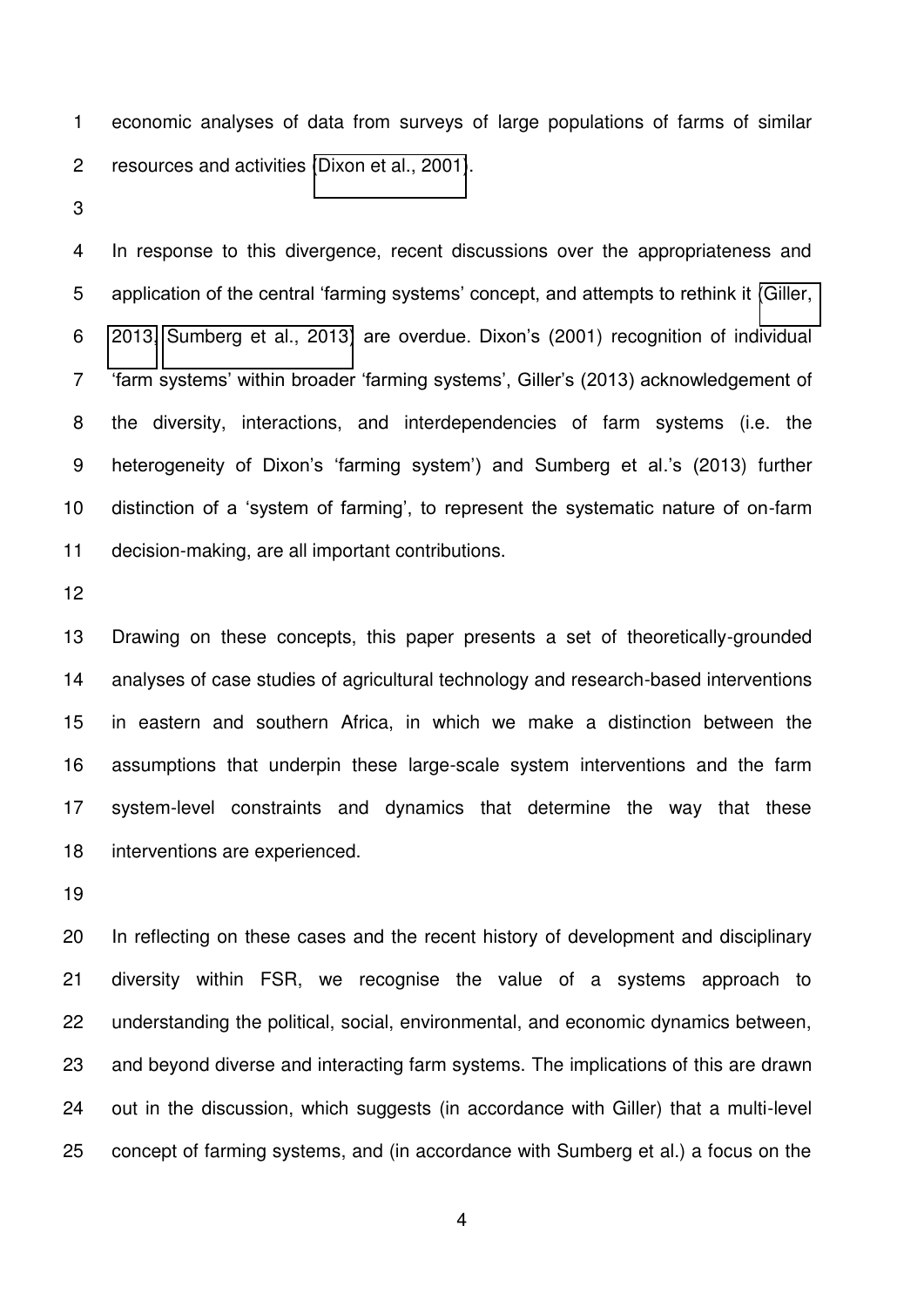1 systematic nature of decision-making, can offer important insights into, and even a 2 means of re-negotiating, pathways of agricultural development.

- 
- 
- 
- 
- 
- 
- 

# **Background**

 A conceptualisation of farming as a bounded system in which multifaceted and historically-embedded component parts – social, political, ecological, climatic, cultural, and economic processes – interact in dynamic ways, and a focus on these multiple system interactions, is at the core of an increasingly diverse field of agronomic research [\(Byerlee et al., 1982,](#page-36-7) [Collinson, 1987,](#page-36-0) [Collinson, 2000,](#page-36-3) [Darnhofer et al., 2011,](#page-36-8) [DeWalt, 1985,](#page-36-9) [Dixon, 2000,](#page-36-1) [Gibbon, 2012,](#page-37-4) [Maxwell, 1986,](#page-37-5) [Quiroz et al., 2000,](#page-38-3) [Ruthenberg, 1980\)](#page-38-4). FSR became popularised as an approach to understanding the challenges of translating a green revolution of agricultural modernisation into the heterogeneous production environments of Africa and Latin America in the late 1970s [\(Collinson, 2000,](#page-36-3) [Norman, 1995\)](#page-38-5). The institutions of the Consultative Group on International Agricultural Research (CGIAR), primarily concerned with identifying barriers to the adoption of new technologies and techniques, began to acknowledge the ways in which context-specific access to agricultural inputs and output markets and the geographic distribution of poor soils acted to constraint the choices of smallholder farmers [\(Norman, 1995,](#page-38-5) [Norman,](#page-38-6)  [1978\)](#page-38-6).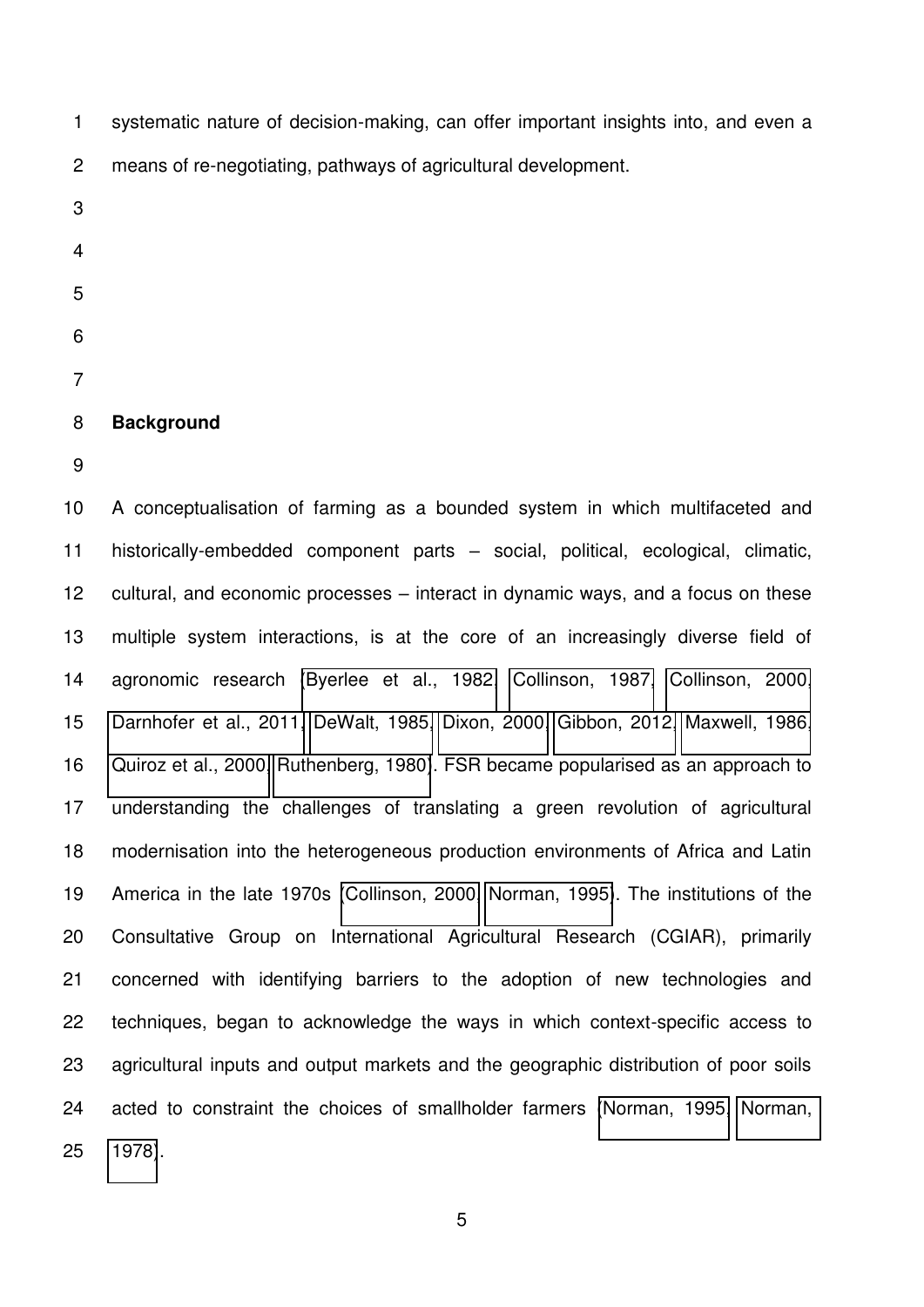2 In collaboration with national agricultural research centres, particularly in southern 3 and eastern Africa and Latin America, new research programmes within the CGIAR 4 institutions emerged. In accordance with the participatory turn of the 1980s, these 5 involved interdisciplinary teams of crop breeders and social scientists often 6 combining economic analysis of farm/household surveys with participatory 7 evaluations of new technologies [\(Norman, 1978,](#page-38-6) [Norman, 1995,](#page-38-5) [Collinson, 2000,](#page-36-3) [Cleveland and Soleri, 2002\)](#page-36-10). Sands [\(1986\)](#page-38-0) explains that participatory research and being 'farmer-oriented' and 'on-farm research' were key components of FSR as it was 'originally conceived'. The late 1980s saw a broadening out of the participatory agenda, with tools such as Participatory Rural Appraisal (PRA) being advanced as a way of engaging with farmer-defined challenges and livelihood options, as opposed to restricting participation to a technical consultation over end products (as in 14 participatory varietal selection) [\(Chambers, 1992,](#page-36-11) [Chambers et al., 1990\)](#page-36-5).

 However, in spite of this movement, international agricultural research and development programmes, have struggled, in a similar way to that of national agricultural policy makers, to reconcile their recognition of heterogeneity and complex systems, with the reductionist inclinations that come with a focus on large scale, or even global priorities [\(Dalrymple, 2008,](#page-36-12) [Gardner and Lesser, 2003,](#page-37-6) [Brooks,](#page-36-13)  [2011\)](#page-36-13). Arguably the growing prioritisation of climate change agendas with agricultural research and development, and the dominance of global climate modelling in framing these agendas (Whitfield, 2014), has contributed to a movement away from farming systems being about local complexity towards a conceptualisation of, and focus on, regional/landscape scale systems.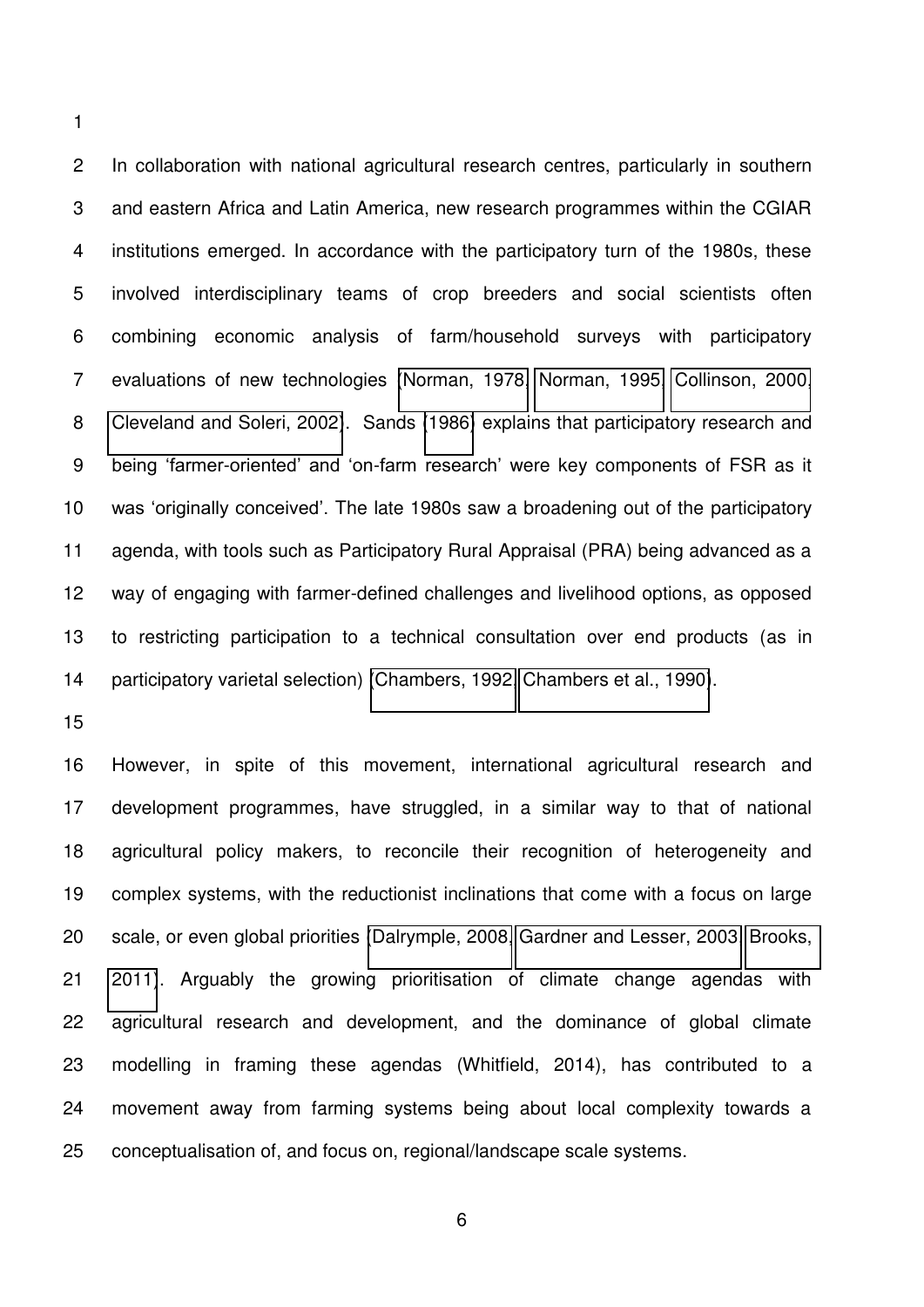2 Whilst the commitment to FSR within international (and African in particular) 3 agronomy has strengthened since its 1970s origins, its application has significantly 4 diversified. In its contemporary guise, FSR is no longer restricted to having an 5 objective of addressing adoption constraints or even a focus on participatory and on-6 farm research, but it encompasses inquiry into the infrastructures, processes and/or 7 functionality of farming, motivated by a range of objectives, utilising a range of 8 methods, and this diversification is underpinned by a growing range of 9 conceptualisations of the actors, boundaries, scales, and mechanisms of the 'farming system' [\(Sands, 1986,](#page-38-0) [Darnhofer et al., 2012b,](#page-36-14) [Collinson, 2000\)](#page-36-3).

 A search term-based review of papers published in the journal Agricultural Systems  $\cdot$  since 2000<sup>1</sup> indicates that 192 papers are self-defined as farming systems research and, of these, 109 adopt a systems modelling approach, 94 involve some kind of econometric systems analysis, and 64 are based on participatory research. Modelling itself represents a diverse method of inquiry inclusive of the use of complex quantitative parameterisations of system components and interactions as well as more qualitative descriptors of systemic processes, and there has been a growth in the use of models as tools for participatory research, scenario development, and negotiated decision making [\(Whitfield and Reed, 2012\)](#page-38-7). Within these studies, systems are defined in a variety of ways, with at least 14 papers explicitly addressing 'smallholder farming systems' and 8 targeting 'maize, rice or wheat farming systems' specifically. A range of other systems terminology, often not

 $<sup>1</sup>$  As of May 2014</sup>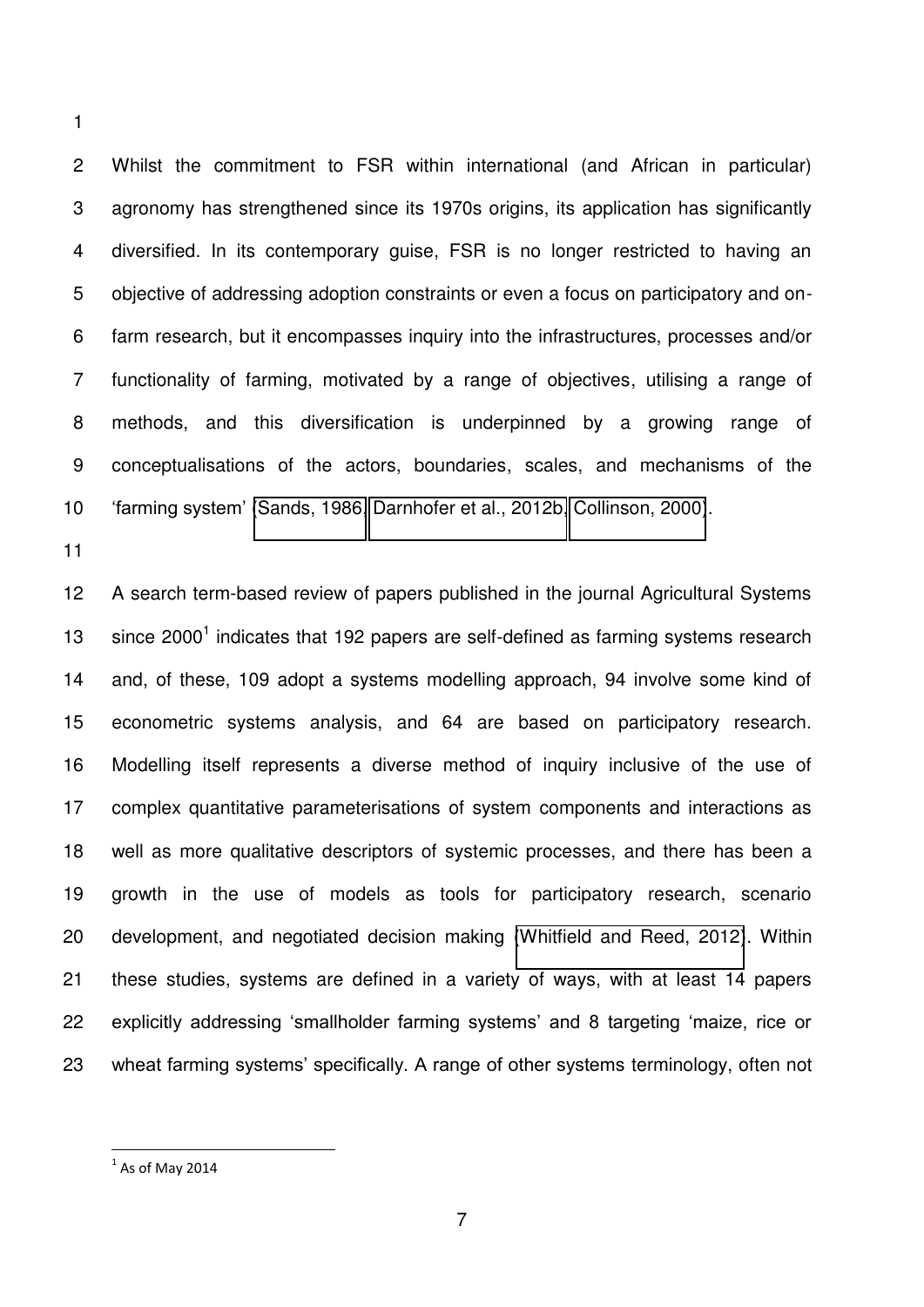explicitly distinguished from 'farming systems' is also evident, including 'cropping systems', 'innovation systems', 'agro-ecological systems', and more.

4 In interpreting complex systems, the disciplinary diversity of the field may represent a 5 strength, however the broadening array of system concepts that underpin these 6 endeavours creates challenges for interpreting and integrating a growing body of 7 evidence. Despite Deborah Sands' [\(1986\)](#page-38-0) warning about the ambiguity associated 8 with the concepts and approaches of FSR, critical engagement with the concept of 9 farming systems has, until recently, inadequately addressed the divergence of 'farming systems' definitions [\(Giller, 2013\)](#page-37-3), which has largely taken place under the radar of academic acknowledgement. Despite the fact that purposeful communities of FSR have formed (such as the International Farming Systems Association) they operate without a clearly defined concept of what constitutes a farming system and what FSR is and what it is not, with the result that they have little basis for cross referencing and the building of collective evidence.

 Early definitions of farming systems, particularly those concerned with its application in relation to African smallholdings, emphasised a focus on the individual farm or household as the primary unit of study. Shaner et al [\(1982\)](#page-38-8) defined the farming system as:

 'a unique and reasonably stable arrangement of farming enterprises that the household manages according to well-defined practices in response to physical, biological and socio-economic environments and in accordance with the household's goals, preferences and resources. These factors combine to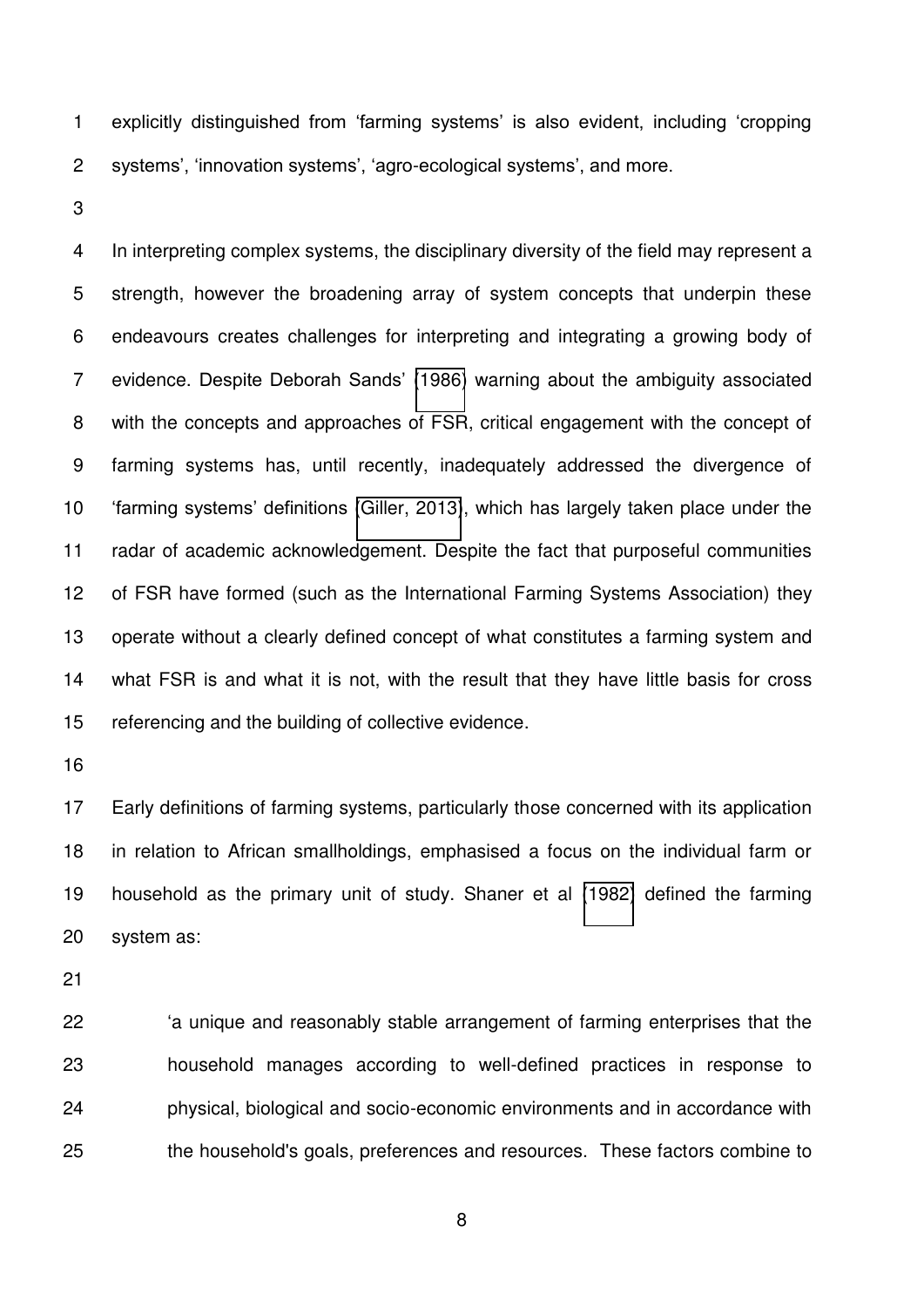1 influence output and production methods. More commonality is found within 2 the system than between systems. The farming system is part of larger 3 systems - e.g., the local community - and can be divided into subsystems - 4 e.g., cropping systems. Central to the system is the farmer himself' (p.37)

6 This corresponded closely with the participatory movement of the time, positioning 7 the farmer as the expert within their own farming system, which itself has an internal 8 uniqueness that distinguishes it from the broader systems of the local community. 9 This contrasts with a definition proposed by the FAO, almost two decades later in 2001, one which represents a significant and widely cited and adopted attempt to place new boundaries around the farming systems concept, which defined the system as.:

 '…a population of individual farm systems that have broadly similar resource bases, enterprise patterns, household livelihoods and constraints, and for which similar development strategies and interventions would be appropriate. Depending on the scale of the analysis, a farming system can encompass a few dozen or many millions of households.' [\(Dixon et al., 2001:](#page-36-6) 

[13\)](#page-36-6)

 This represented a distinct attempt to attach the concept to a landscape/regional scale of operation delineated through a categorisation of households. Within this definition there is a clear framing of the concept of farming systems to conform to research agendas that aim to develop appropriate technologies at scale. But implicit within the aggregating across 'farm systems' that is central to this definition, is an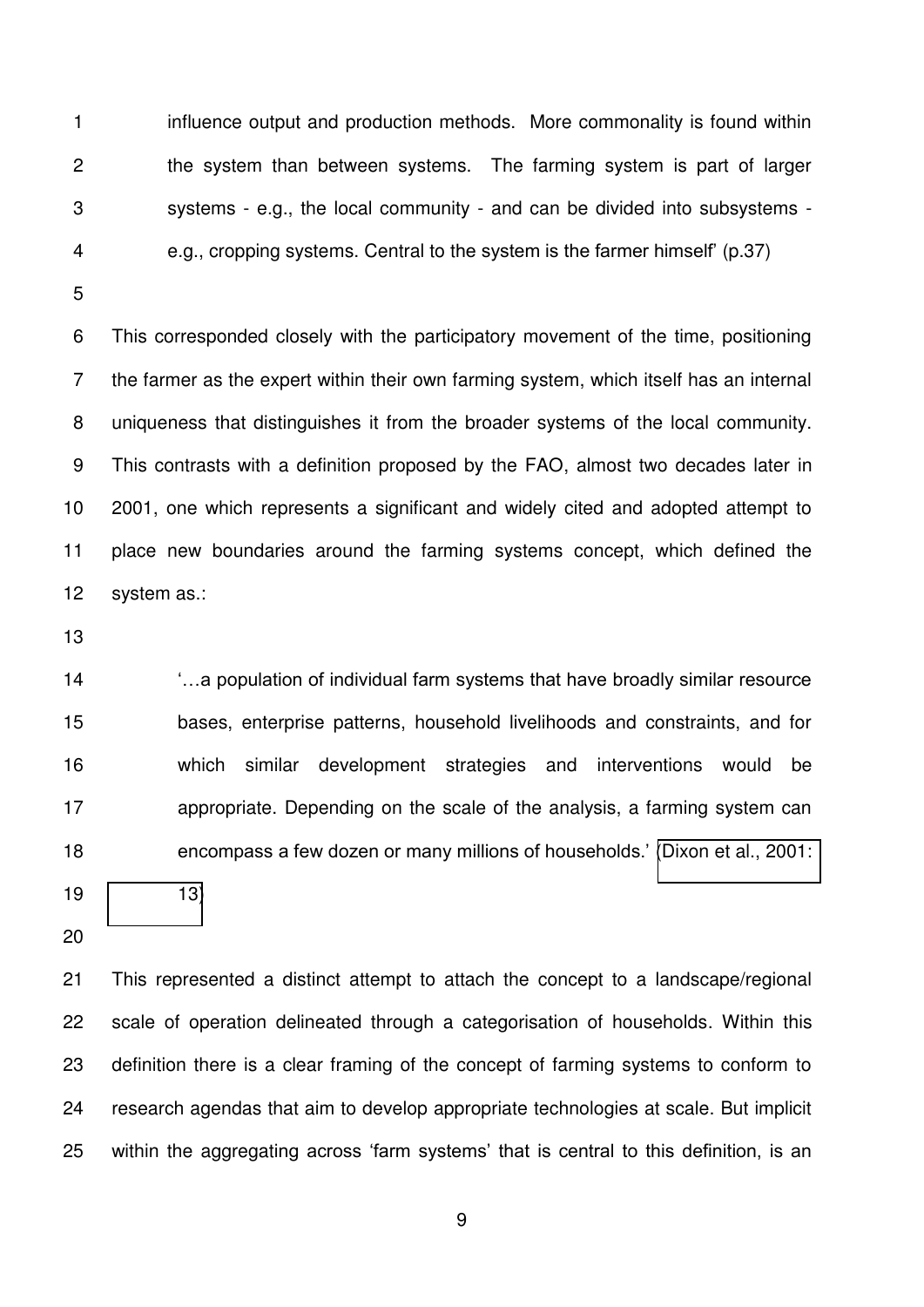1 erosion of emphasis on the complex dynamics that characterise these small scale 2 systems, and that was central to the early FSR concepts and participatory movement. Giller's (2013) recent critique of the FAO definition takes issue with its 4 implicit homogenisation of farm-level dynamics. Building on the hierarchy 5 approaches evident within much earlier FSR [\(Ruthenberg, 1980,](#page-38-4) [Fresco and](#page-37-7)  [Westphal, 1988\)](#page-37-7), he argues for a similar nested concept of 'farm systems', as 7 decision making units that capture households, resources and land management practices, within broader 'farming systems', but argues that the diverse dynamics, 9 needs, opportunities, and levels of connectedness of these smaller unit systems, must not be overlooked:

 'A farming system is defined as a population of individual farm systems that may have widely differing resource bases, enterprise patterns, household **Inter-** livelihoods and constraints. Rather than seeing a farming system as a single recommendation domain, we could state that the farm systems exhibit varying degrees of interdependency and interact in use of common **property resources.** The diversity of farm enterprises requires that development strategies, interventions and policies need to be tailored to 19 their different needs and opportunities.' [\(Giller, 2013: 3\)](#page-37-3)

 This re-emphasis on the complex dynamics of the farm system, the domain in which the farmer is expert, has important implications for the re-elevation of participatory involvement within international agronomy and policy making. To further add to this taxonomy of concepts, Sumberg et al. [\(2013\)](#page-38-2) suggest that, within their respective systems, farmers might adopt their own 'system of farming; a more or less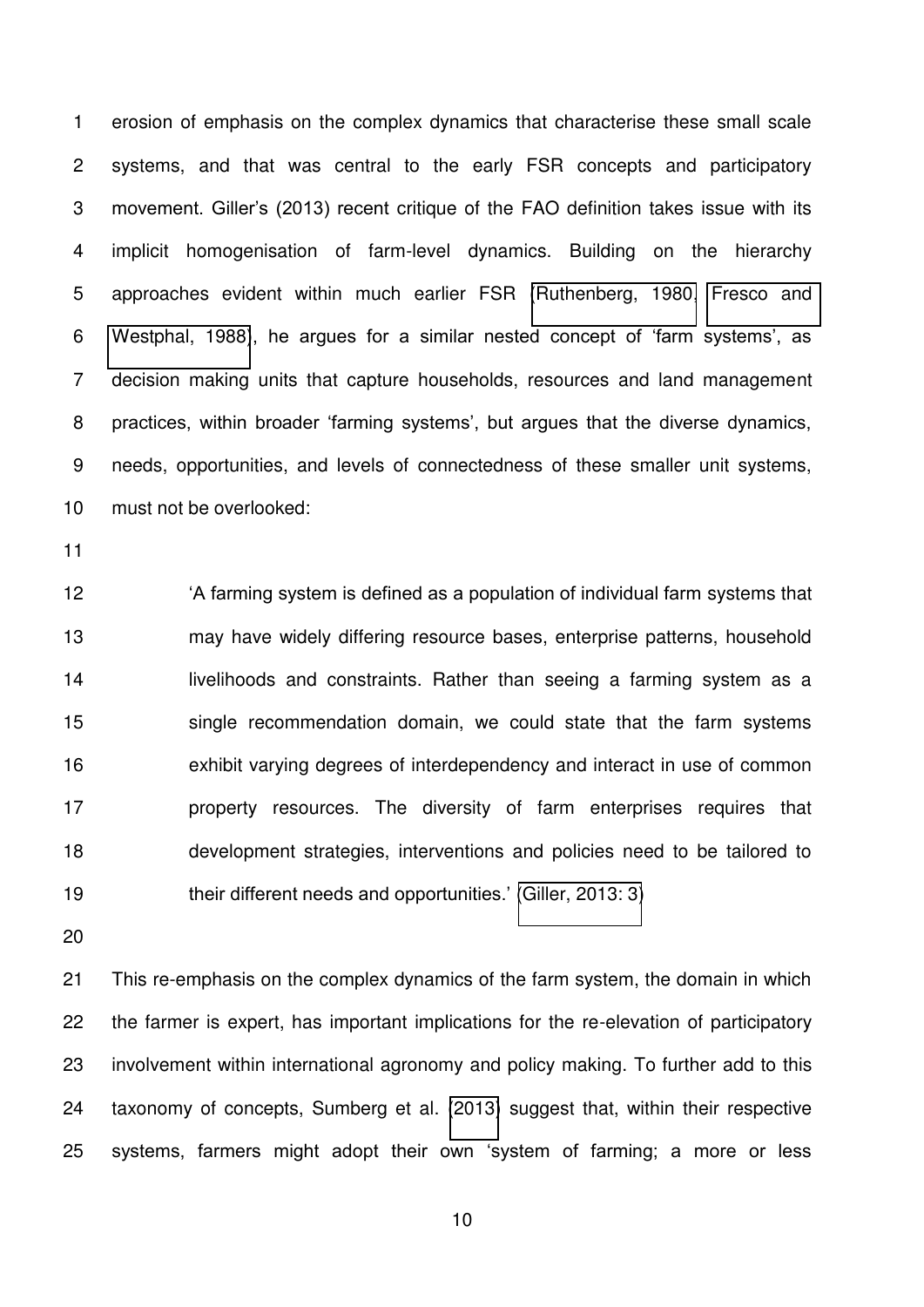systematic and consistent way of going about the business of farming', within which 2 research-based interventions, technologies, and policies 'from above' might be differently appropriate. Such 'systems of farming' may be shaped by the dynamics of 4 the farm system, but are not determined by them and, as such, reductionist 5 assumptions about farmer decision-making are problematic.

7 In this paper, we think critically about the farm and farming systems concepts 8 through their application to the analysis of several case studies of smallholder 9 agriculture in eastern and southern Africa. These are cases of which the authors have experience through doctoral and post-doctoral research and more empirical presentations of the associated research projects, and their methods, is described and in press elsewhere [\(Whitfield, 2014,](#page-38-9) [Whitfield and Kristjanson, 2014,](#page-38-10) [Dixon et](#page-36-15)  [al., 2014,](#page-36-15) [Ngoma et al., 2014\)](#page-37-8). Here the aim is to draw lessons from the application of a common conceptual framework across these diverse cases. The cases differently consider technology developments (genetically-modified, water efficient maize); land management strategies (conservation agriculture); and extension services and input subsidies, by a variety of international agricultural research institutions, governments, non-governmental organisations and private sector actors, within smallholder farming systems. In each case we attempt to critically consider the 'from above' conceptualisation, framing and motivation behind these 'interventions' in 21 relation to the 'from below' experience of 'farm systems' of smallholders. These case 22 studies are summarised in Table 1.

**Case Studies**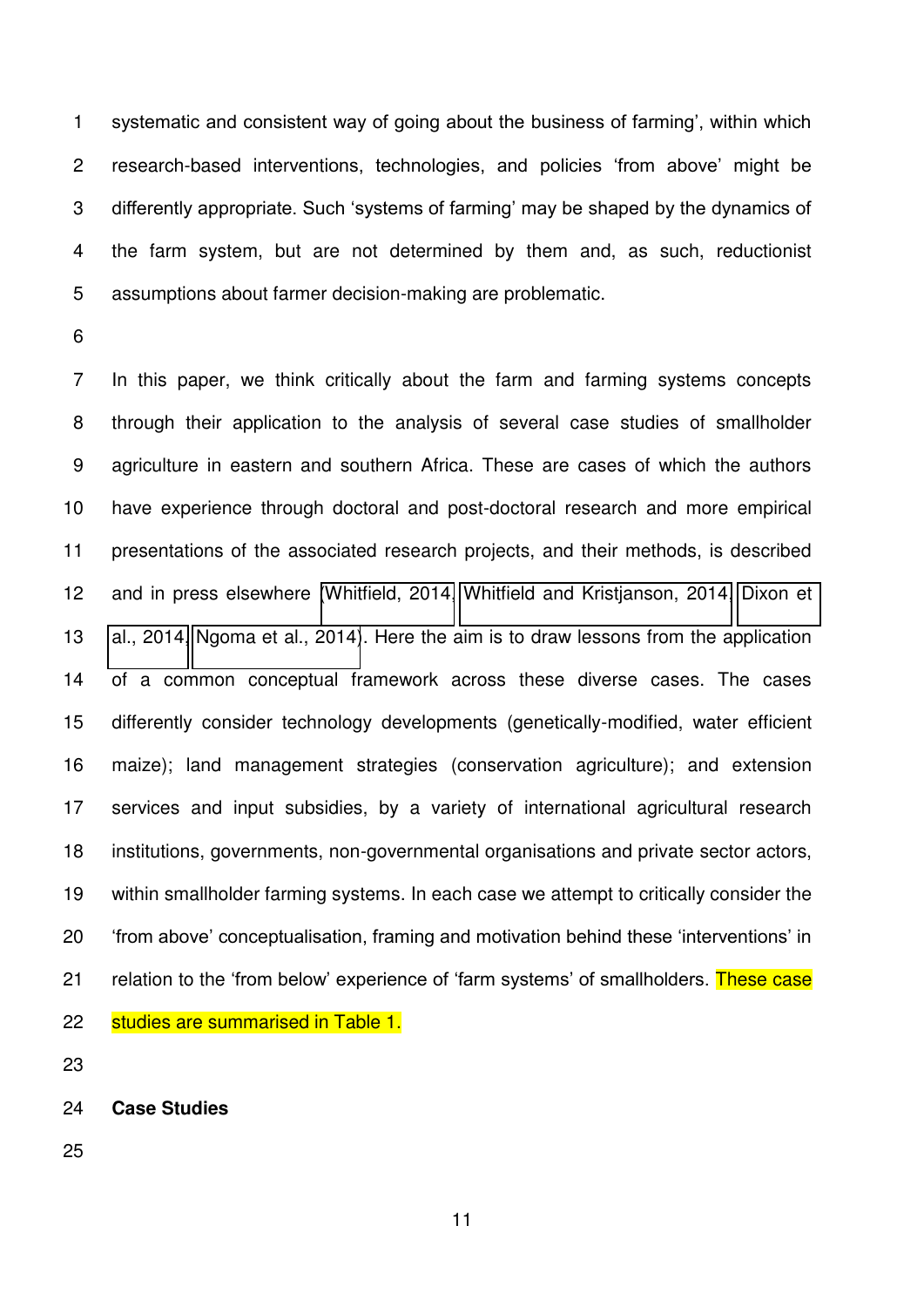1 The case studies describe differences between the design of impact-at-scale 2 interventions, which inevitably involve aggregated assumptions about a constructed 3 farming system of 'broadly similar' farms (along the lines of Dixon's et al.'s 4 conceptualisation), and the context-specificity of the constraints and experienced 5 realities of farmers. They illustrate the potential problem of system assumptions that 6 are based on the aggregation of farm scale challenges and demonstrate the diverse 7 and interacting nature of farms (as per the definition of Giller). We look at evidence 8 from these cases that suggest that multi-level dynamics, within, between and beyond 9 the farm (as per the conceptualisation of Shaner et al.) act to shape systematic decision making and multiple rationalities (as per the 'systems of farming' concept of Sumberg et al.), and argue for the importance of FSR that can interrogate these complex dynamics.

### *The 'Water Efficient Maize for Africa' Project in Kenya*

 In 2007 the Water Efficient Maize for Africa (WEMA) project, was established through a grant made by the Bill and Melinda Gates Foundation (BMGF) to the African Agricultural Technology Foundation (AATF). The project brings the International Maize and Wheat Improvement Centre (CIMMYT) into partnership with Monsanto PLC, an international agro-chemicals company, in order to improve CIMMYT drought tolerant germplasm through genetic modification (e.g. the insertion of a 'cold shock' protein gene sequence, the isolation and insertion of which Monsanto hold a number of patents) and modern breeding techniques (e.g. marker assisted breeding), and disseminate it to smallholder maize farmers in five countries: Kenya, Mozambique, South Africa, Tanzania, and Uganda. AATF has drawn up a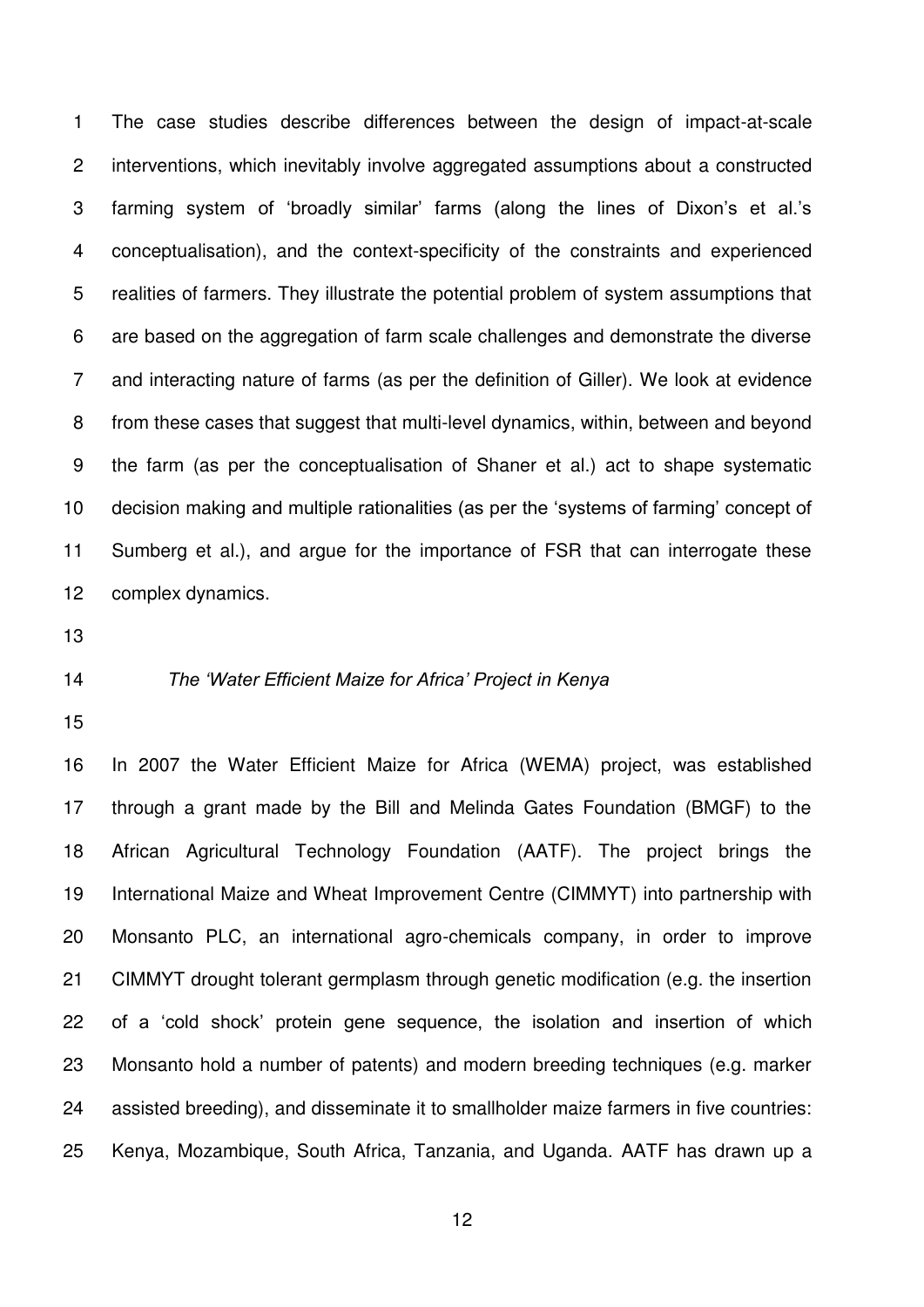1 royalty-free sub-licencing agreement, that means that WEMA seed can eventually be 2 marketed to smallholders at a cost no greater than conventional market hybrids.

In Kenya, the commercial release of WEMA's first non-transgenic hybrids, developed 5 in accordance with CIMMYT's agro-ecological zonation, for dry mid-altitude and 6 moist-transitional regions, is due in 2014, but the prospects for release of transgenic 7 varieties remains uncertain, with national biosafety regulatory protocols placing 8 restrictions on the trialling of these varieties and the necessary environmental 9 release permissions needed for on-farm trialling not yet established.

 The story of agricultural change advanced within the official communications and reports of the WEMA product (produced by AATF) is of a 'pro-poor' technological solution to problems of poverty and food insecurity within rain-fed smallholder maize farming that are largely ecologically and climatically driven, as indicated in this WEMA policy brief:

 'Persistent incidences of drought in Kenya have continued to threaten the 18 food security situation and subjected millions of Kenyans to starvation... Modern biotechnology provides a major opportunity to address perpetual maize shortages that are now being compounded by new threats triggered by climate change… WEMA was launched as a demand driven technological innovation designed to strengthen the resilience and adaptive capacity of maize farmers to cope with drought… Stable and reliable yields will revitalize and build the confidence of farmers in maize production.'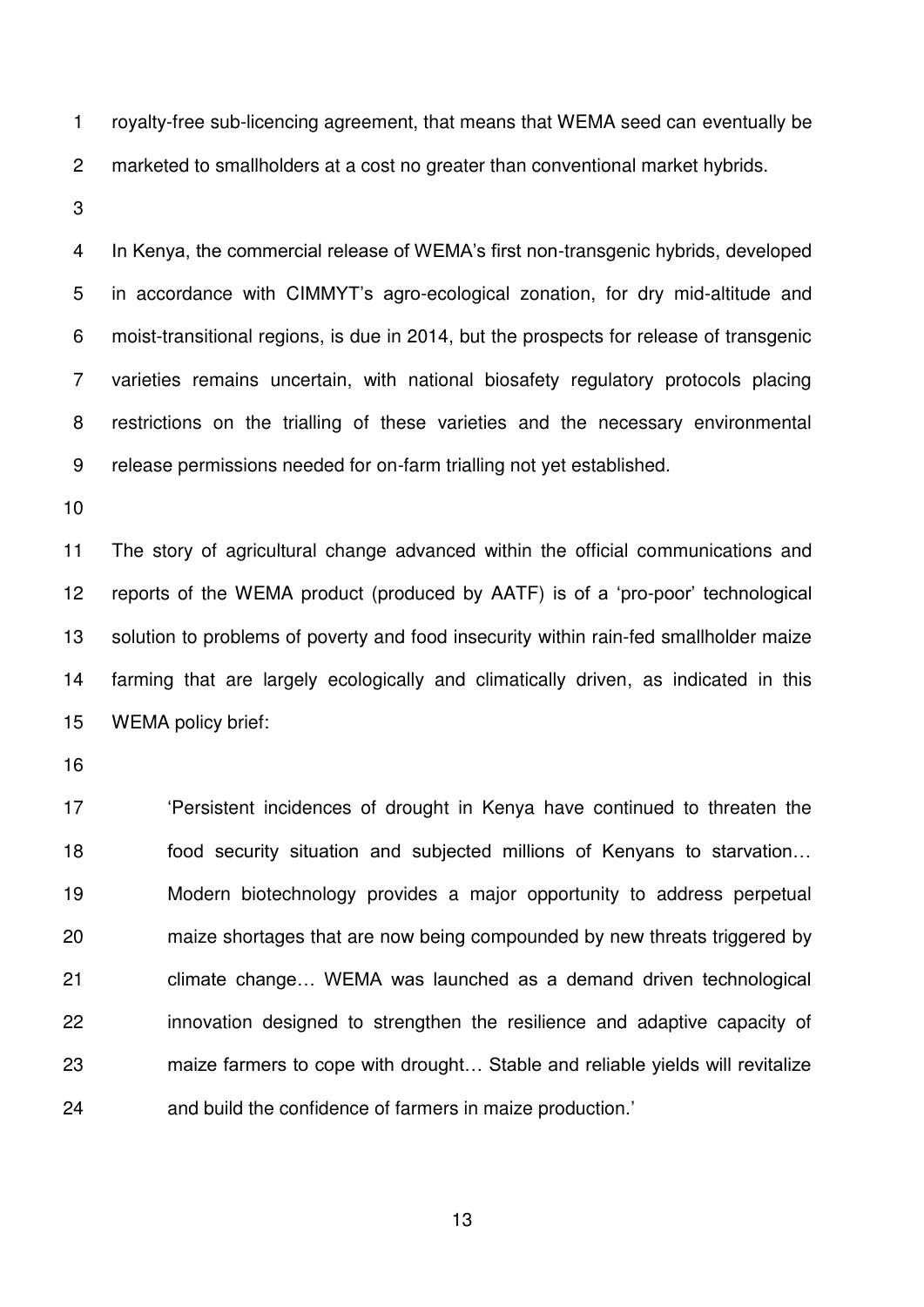('Reducing maize insecurity in Kenya: the WEMA project'; Water Efficient 2 Maize for Africa Project (WEMA) Policy Brief, November 2010)

4 The constructed farming system that is targeted in WEMA is delineated 5 predominantly on the basis of two dimensions – the size of farms (i.e. smallholdings), 6 the dominant crop type (i.e. maize) – with further delineation of crop products on the 7 basis of maize agro-ecological zonation. Improving tolerance to drought undoubtedly 8 responds to an experienced challenge and self-defined need of small scale farmers 9 in semi-arid agro-ecosystems in Kenya. However, assumptions about the scale- neutrality of the WEMA technology (such that the commercialisation of the seed will not unfairly advantage the wealthy large scale farmer) and rhetoric about the 'one size fits all' nature of the technology contain inherent assumptions about the homogenous nature of its target farming systems.

 Perhaps because reflective of the involvement of the private sector and new philanthropic organisations: the WEMA narrative has a particular business- mindedness, in which the technology is presented as an economically rational and efficient intervention centred on achieving ambitious targets within regulatory environments that allow for rapid spill-over of the product over large scales.

 There is an obvious trade-off between the practicalities of targeting varieties for large-scale impact and responding to the local conditions and requirements of farms. Even within a system whereby breeding is scaled down and gradually decentralised (with opportunities for participatory varietal selection) from more generic trial sites, as is done within CIMMYT breeding, performance based selections of germplasm take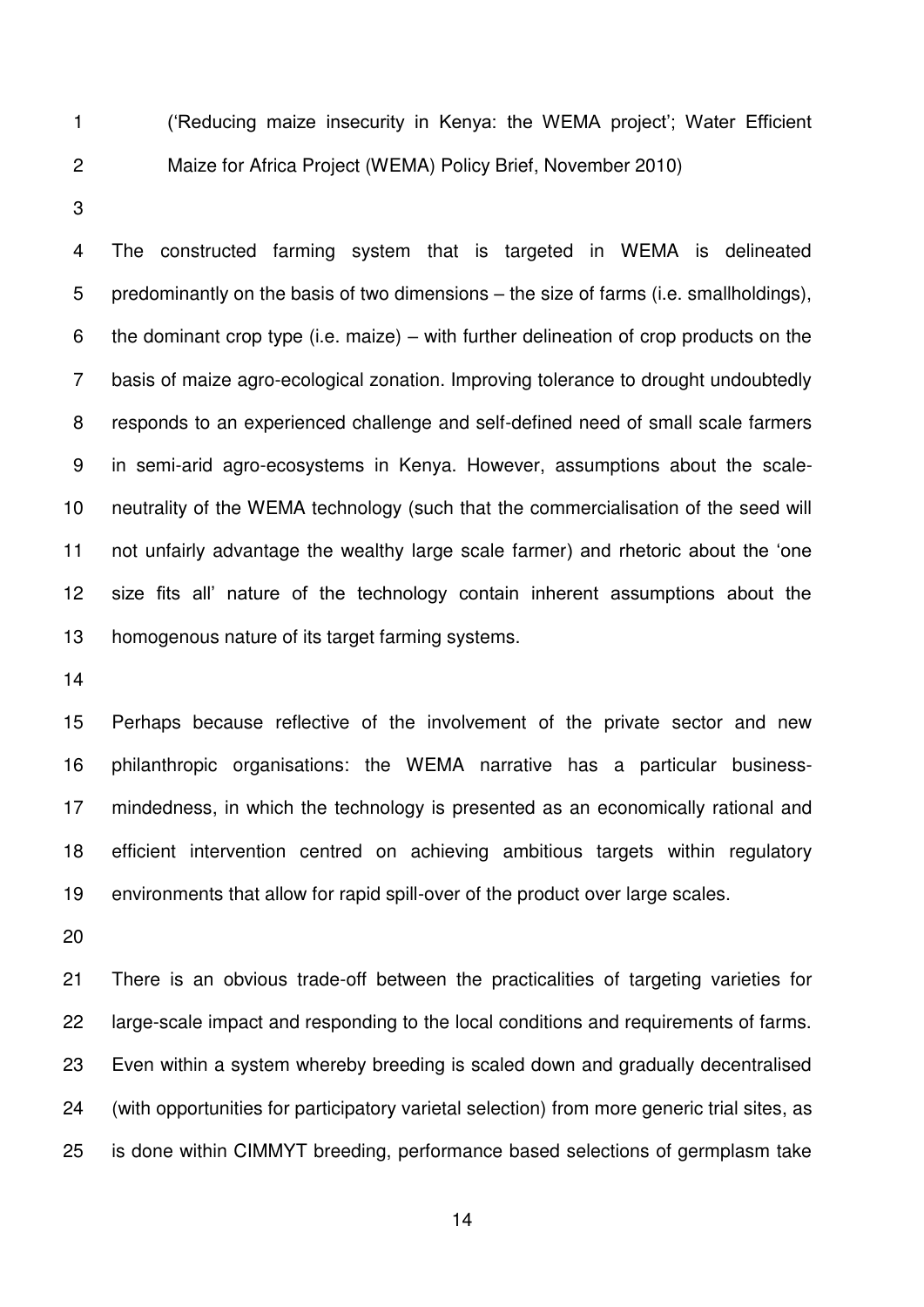1 place at early stages under generic conditions, and the assumptions that underpin 2 these selections act to frame breeding outputs. The trialling of transgenic varieties is 3 even more limited, due to the biosafety requirements at trial sites. WEMA currently 4 has permission for just one trial site within Kenya, at the Kiboko research station. 5 The limitations of trialling within just one location mean that agro-ecological 6 conditions for the trial cannot be varied and a fairly arbitrary decision has to be made 7 about the generic conditions under which trialling happens. Whilst the trialling of 8 varieties may produce positive indicators of trait performance, there remains significant uncertainty about how this will translate into farmers' experiences of the varieties, when grown under the location-specific conditions and land management choices of their fields.

 Within the limited WEMA impact assessments conducted through CMMYT there is a narrow focus on the technical performance of the technology. That socio-economic constraints and farm system diversity are framed out and considered subordinate to silver-bullet solution of technology-driven yield increases, is particularly evident in the delinking of CIMMYT's own findings about risk aversion in the technology adoption of smallholder farmers from assumptions about the adoption of WEMA seeds:

 'Risk of crop failure from drought is one of the primary reasons why smallholder farmers in Africa do not adopt improved farming practices' [\(AATF,](#page-35-0)  [2008: 4\)](#page-35-0)

 'It is not that the basic technology to increase maize production does not exist. It is that the tools are not consistently used, largely because the farmer is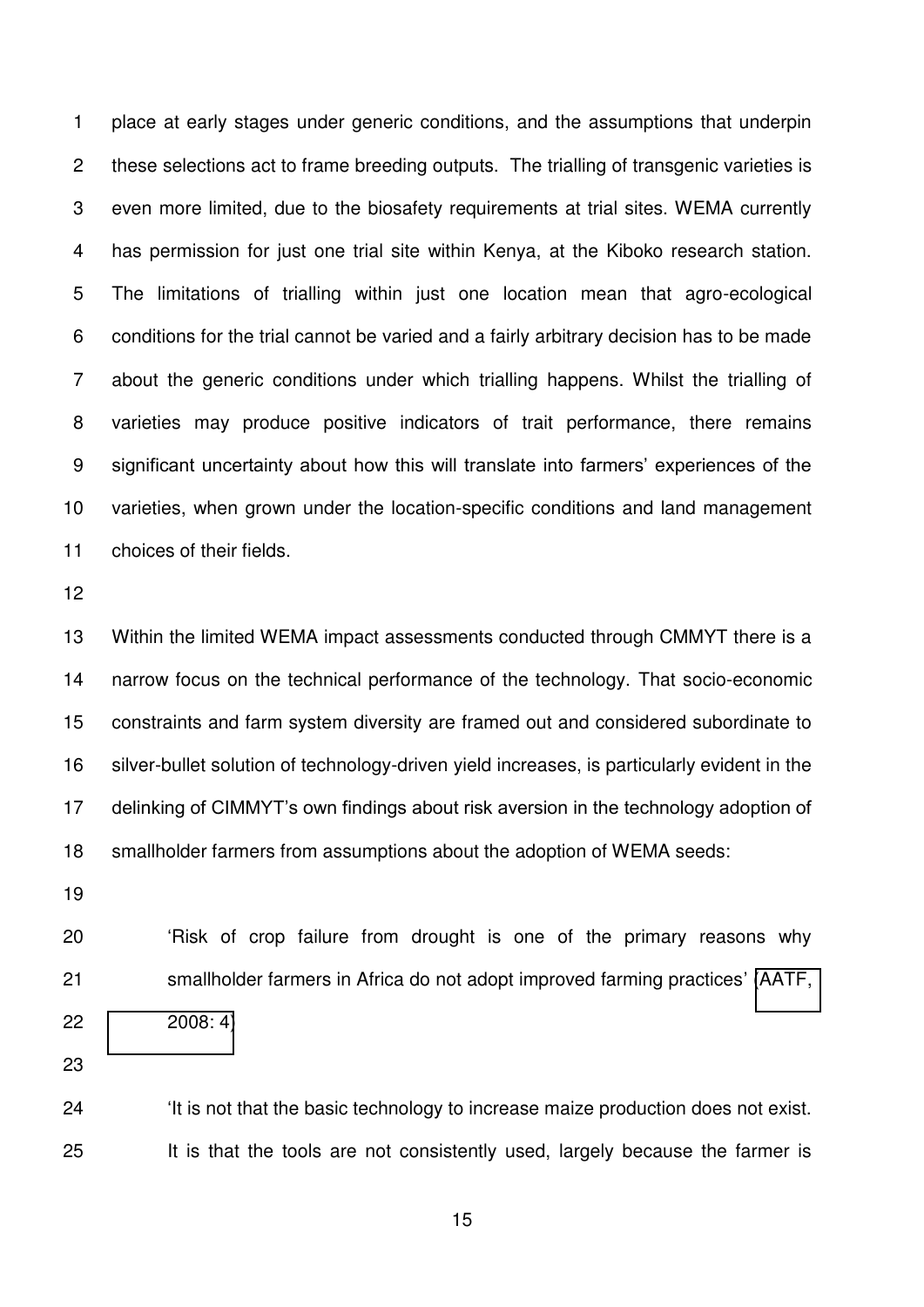1 unable to invest in them due to lack of capital, or because she is unwilling to 2 invest what little capital she has for fear of losing her investment to drought' [\(AATF, 2007: 1\)](#page-35-1)

5 In both locations of the research drawn on here, farmers expressed a preference for 6 maize varieties that perform well under drought conditions, and CIMMYT breeding in 7 particular has a long history of participatory varietal selection and breeding, such that 8 developed seeds respond to farmer demand. However, in proposing, and assuming 9 the success of, the introduction of a new technology to tackle problems of low yield and drought, the WEMA narrative finds itself contradicted by the description of a context in which it is exactly these problems that are driving farmers' unwillingness to invest in technology.

 In order to analyse WEMA within a farm systems context, this paper refers to participatory rural appraisal research work carried out in two communities within WEMA's target agro-ecological zones – Kathonzweni in Makueni District (dry mid- altitude) and Kipkaren in Uasin Gishu District (moist transitional) – which aimed at understanding the contextualised livelihood strategies and constraints of maize farmers.

 A number of stories of farm system change in response to histories of external interactions and social relation were described and observed in both locations. Several farmers in Kathonzweni had been the victim of purchasing what they described as 'fake seed' and in response were saving seed from local, open-pollinated, maize varieties to avoid dependence on seed supply systems that they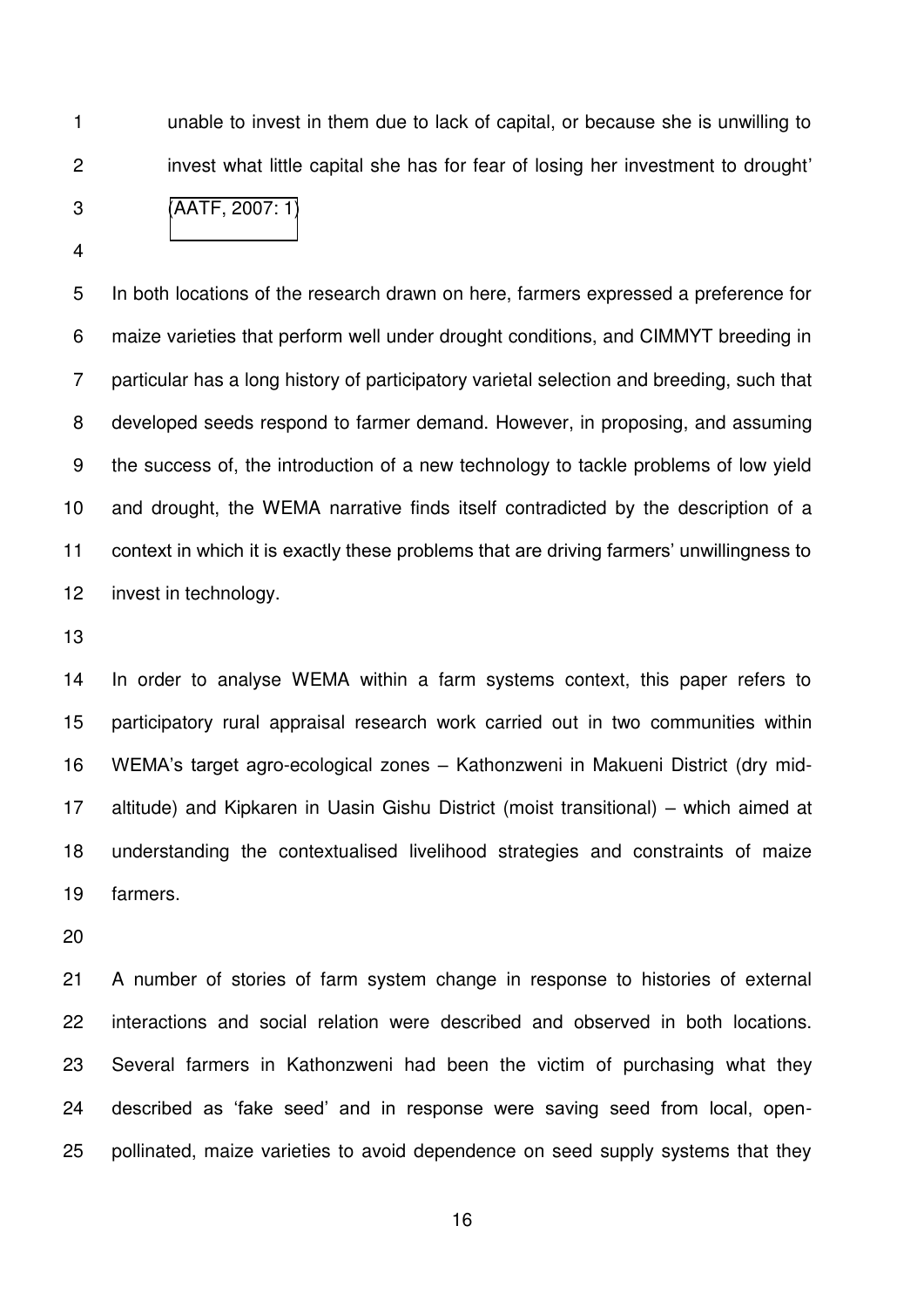1 felt were corrupt. In Kipkaren some farmers were experimenting with alternatives to 2 maize (such as tree seedlings and sugar cane) in some cases to take advantage of 3 what were seen as new market opportunities and in other cases in response to high 4 input costs and continued failed harvests. Crop losses in this area were not 5 attributed to a single common cause and in different seasons and locations occurred 6 as a result of both low and high rainfall (e.g. drought and water-logging), as well as 7 disease outbreaks and in-field and post-harvest pest damage.

9 In both locations a lack of awareness of, and scepticism about the motivation behind, the introduction of GM crops into the country, and concerns about associated health risks, further complexify the socio-cultural compatibilities of the technology. Furthermore, national regulations about the traceability of GM crops through production chains, and particularly the requirement to prevent cross-pollination with non-GM stands through the maintenance of in-field separation distances, will inevitably have implications for farms of different sizes and neighbours of differing persuasions about the technology; it may, for example, be particularly problematic in Kipkaren where the landscape is comprised of a high density of small maize plots.

 Findings from these sites suggest that farming system assumptions about scale neutrality and rational adoption, evident within the WEMA narrative, sit in conflict with the complex dynamics of farm systems created by interactions between national regulations, local seed supply and grain transport and processing chains, changing market opportunities, and localised climates and geographies; and in which experiences of these system components, associated attitudes towards risk, and socially constructed scepticisms shape quite individual 'systems of farming'.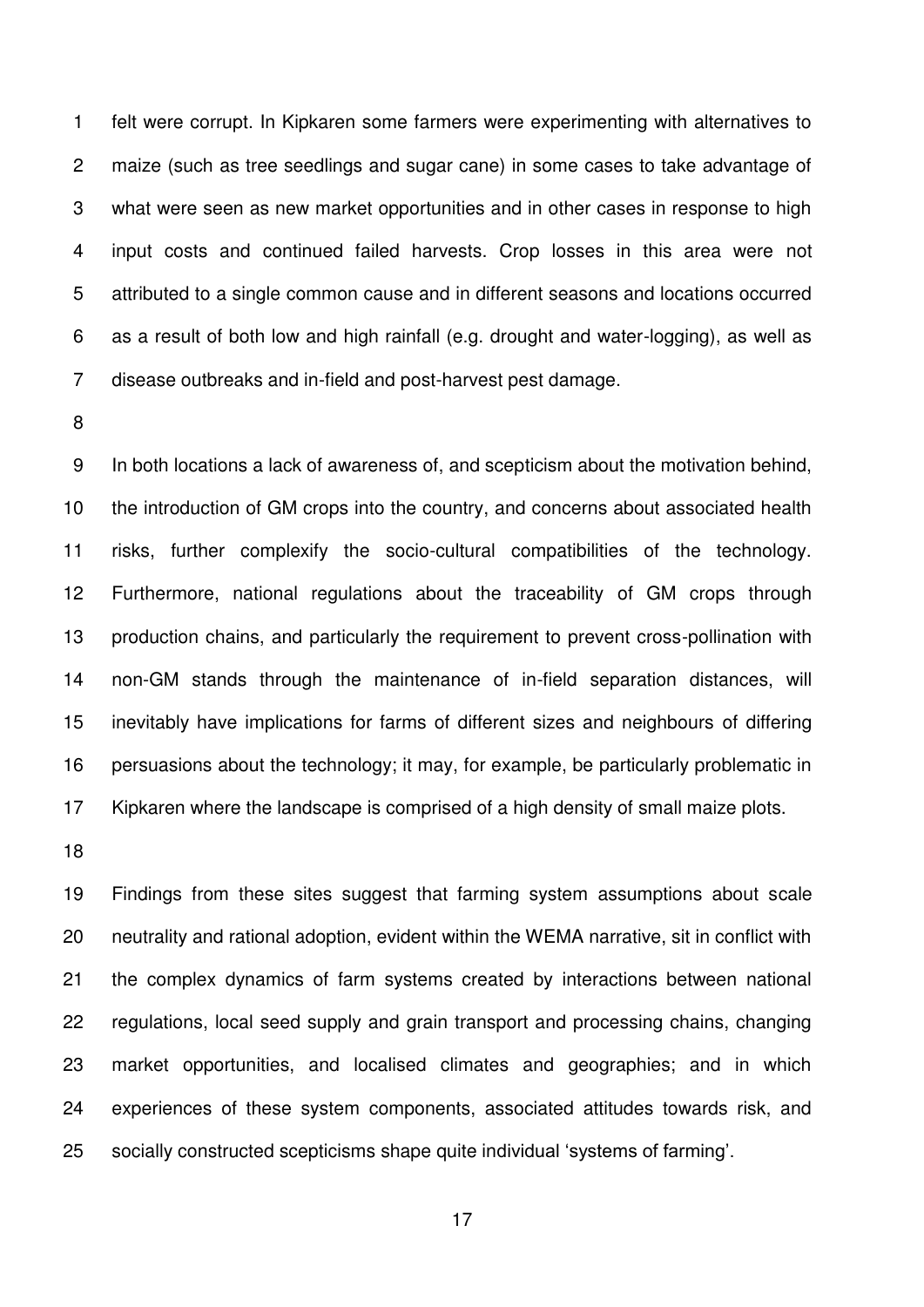## *Conservation Agriculture in Zambia*

4 Associated with increasing concerns about soil degradation, nutrient loss, and the 5 development of plough pans within agri-environments dominated by high-input maize 6 agriculture [\(Arslan et al., 2014,](#page-35-2) [Andersson and D'Souza, 2014,](#page-35-3) [Giller et al., 2009\)](#page-37-9), 7 and partly in response to the withdrawal of government fertiliser subsidies under the 8 structural adjustments of the 1990s [\(Baudron et al., 2007\)](#page-36-16), conservation agriculture 9 (CA) – a system of farming based on the principles of minimum soil disturbance, the maintenance of organic oil cover, and crop rotation [\(FAO, 2002,](#page-37-10) [Kassam et al.,](#page-37-11)  [2009\)](#page-37-11) – has received growing emphasis and acclaim within Zambian agricultural research and policy [\(Haggblade and Tembo, 2003,](#page-37-12) [Thierfelder et al., 2012\)](#page-38-11). These concerns are undoubtedly shared by small-scale farmers and governmental and non-governmental organisations alike. Established in 1996 through the national farmers union and with the support of Norwegian aid, the Conservation Farming Unit (CFU) built on the experiences of CA within and outside of Zambia and has grown substantially over two decades, and has played a significant role in the adoption of CA by, the often-claimed, 110,000 [\(Thiombiano and Meshack, 2009\)](#page-38-12) to 270,000 (CFU estimates) farmers across the country [\(see Andersson and D'Souza, 2014\)](#page-35-3). CFU has an established history of working in collaboration with smallholder farmers in Central Province to develop, trial, and promote CA technologies.

 Based on assumptions about the universal productivity benefits and ecological sustainability of CA and extrapolations from this that see it as a means to poverty alleviation and food security, a new programme supported by the FAO, European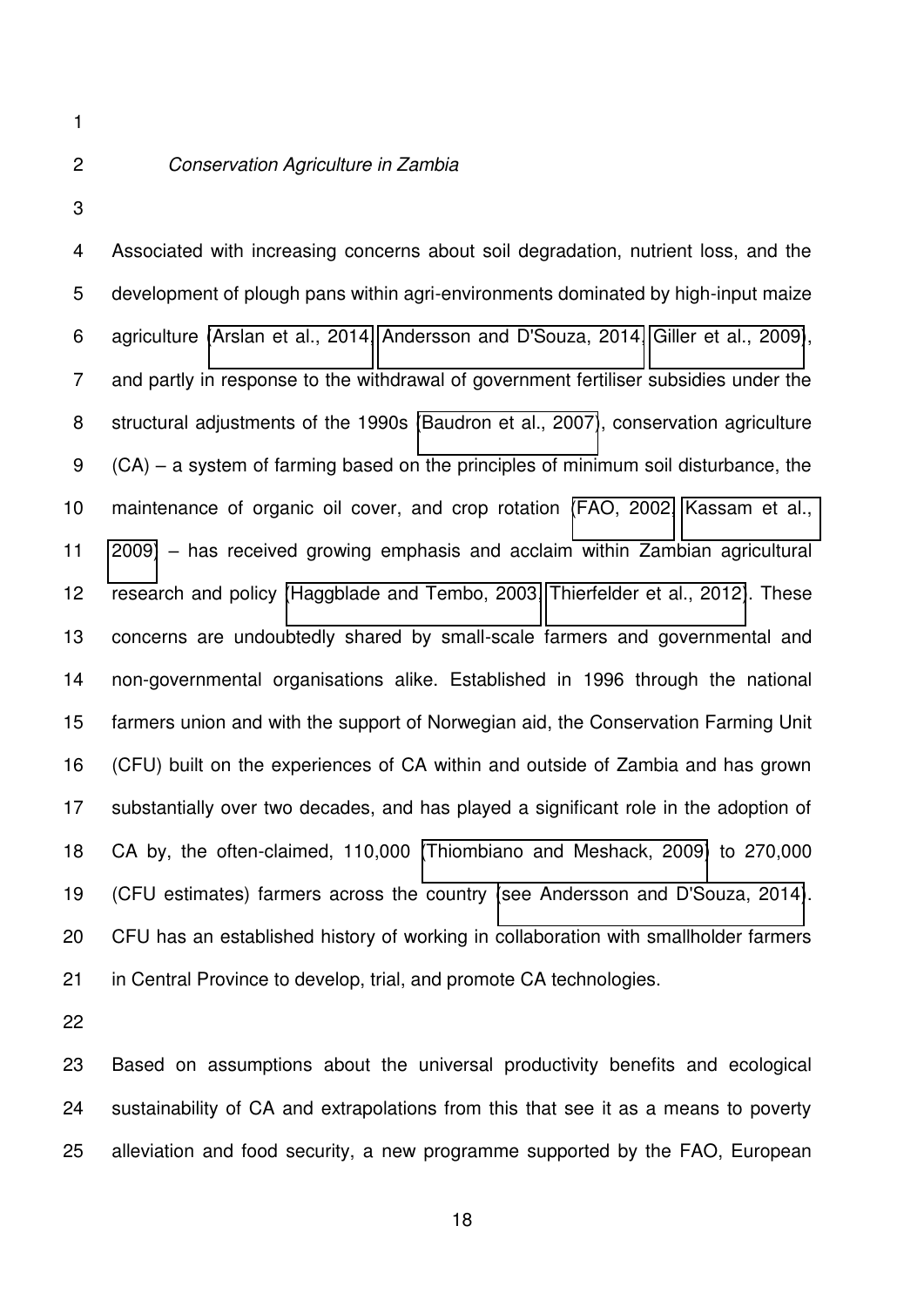1 Union and the Government of Zambia, building on earlier similar (but shorter) 2 successor projects aims to 'scale up' CA adoption. This scaling-up initiative consists 3 of ambitious targets to build on and extend the outreach of CA, predominantly 4 through lead-farmer extension programmes and linking input support through agro-5 dealer networks to CA practice. The four-year scaling up initiative targets over 6 300,000 smallholder farmers, promoting packages of minimum tillage and land 7 preparation practices across 31 districts from nine out of Zambia's 10 provinces. In 8 this case the targeted farming system is delineated simply on the basis of farm size 9 (i.e. smallholder farming across the country represents a single system).

 Within the articles and outputs of the CFU, the premise of its advocacy is a picture of smallholder farming, not just in Zambia but across the African continent, characterised by land degradation and declining soil productivity as a result of unsustainable practices, bound up within a cycle of poverty, institutional failings, and a historically embedded dependence on maize:

 'Poverty is spreading, land degradation and deforestation are accelerating, and millions of farmers are busy depleting the soil upon which they and future generations depend… The combination of continuous soil inversion, the burning of crop residues and mono-cropping of maize are the principle causes 21 of declining productivity and the degradation of arable land... When soils are judged to be exhausted, families in Zambia's Maize belts migrate locally or long distances to fell virgin or rejuvenated woodland'. (Aagard, 2010: 1, 4 & 7)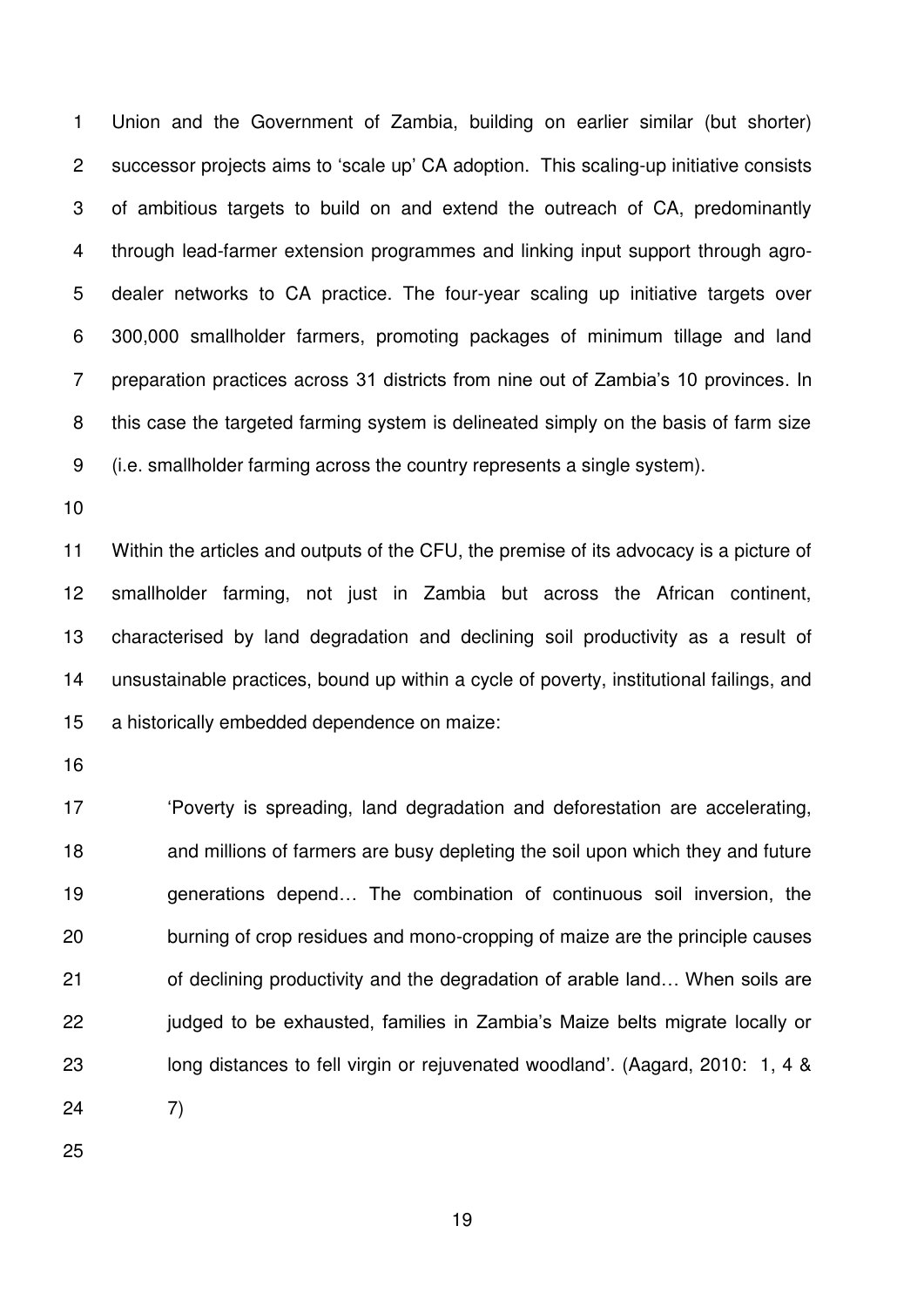1 Based on this understanding of soil degradation (again often linked to assumptions 2 about the exacerbating effects of climate change) and with a focus on small-scale 3 and semi-commercial maize and cotton production in the moderate to low rainfall 4 areas of agro-ecological zones I and IIa, and an initial concentration of effort within 5 the Chibombo District, which is home to the Golden Valley Agricultural Research 6 Trust (GART), the CFU developed a prescriptive suite of CA technologies, for 7 common cropping systems and land preparation equipment. However, across these 8 diverse packages and techniques, practices of minimum or zero-tillage are described within CFU outputs as the 'non-negotiable' foundation of conservation agriculture (Aagard, 2010, 2011) and Andersson and D'Souza (2014) note that, particularly central to these packages is a focus on dry-season land preparation, and planting basins that are capable of breaking established plough or hoe pans. More varied across CA prescriptions and adaptations are what the CFU describe as 'above the ground' practices, which focus on the maintenance of soil coverage by organic materials (e.g. crop residues) and, to a lesser extent, on crop rotations, inter-cropping, and agro-forestry.

 Success claims associated with CA, often reinforce its framing as a silver-bullet technological response to the varied constraints and vulnerabilities of smallholder farmers:

 'Adoption is increasing year by year and it is expected that by 2012 there will be 240,000 adopters. This is good news because ask any of the many thousands of farmers who have adopted CF and they will tell you that they are more food secure, they have surpluses' to sell, can avoid labour peaks,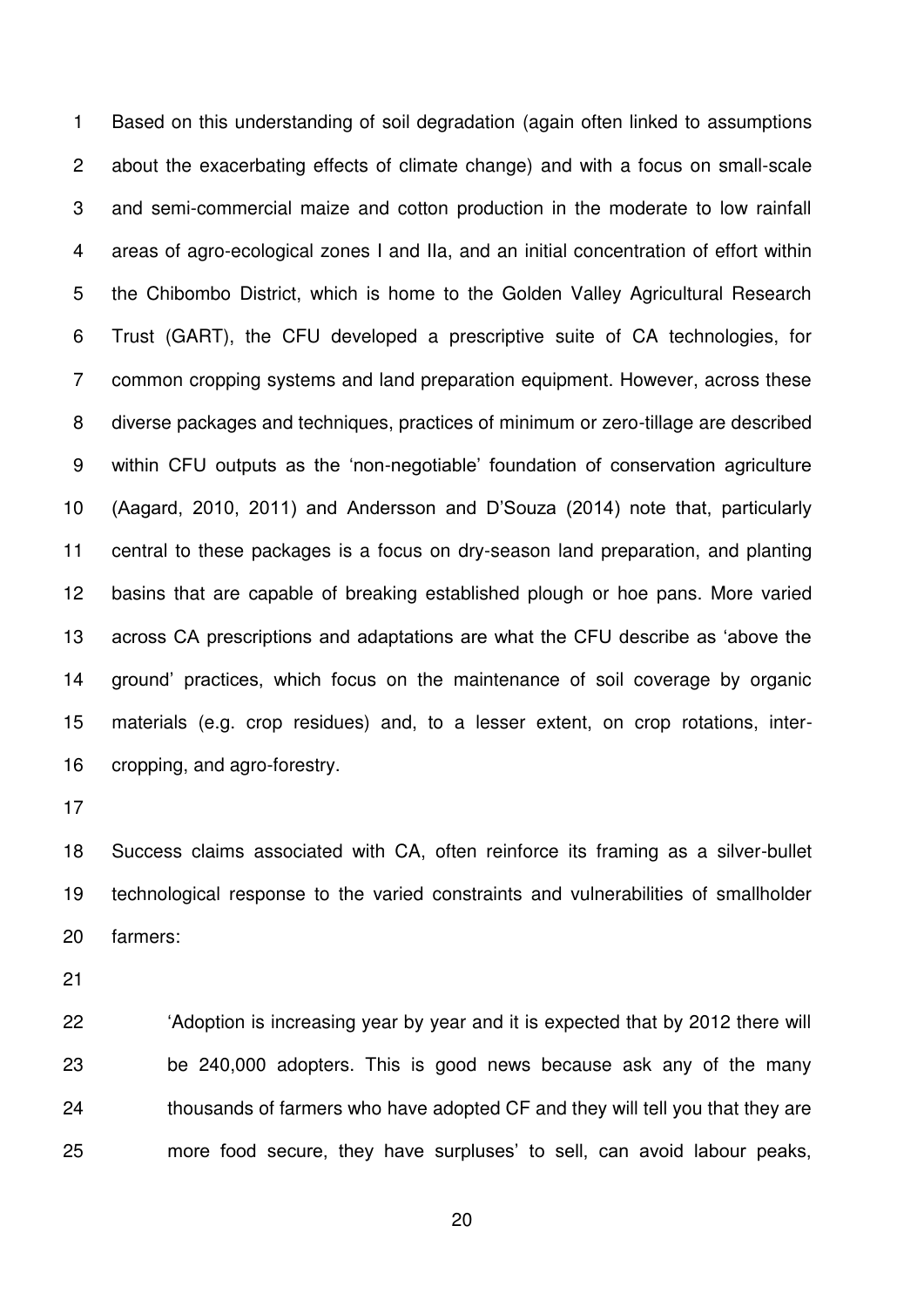reduce costs and produce good crops in all but the driest seasons… Equally 2 important is the fact that smallholders do not have to wait for the benefits of 3 CF. More precise application of nutrients whether organic or inorganic, early 4 and accurate planting, rainwater harvesting in planting zones, improved crop 5 emergence and more optimal plant populations combine to provide a dramatic 6 effect on crop yields in year 1.' [\(Aagard, 2011: 6\)](#page-35-4)

'The agricultural production of smallholder farmers in Zambia is most affected 9 by soil degradation, high input prices, poor produce markets and poor farming practices. In response, the newly launched [Conservation Agriculture Scaling Up] programme aims to bring conservation agriculture, a method to achieve sustainable and profitable agriculture to 315 000 farmers in nine out of Zambia's ten provinces.' [\(FAO, 2014: 1\)](#page-37-13)

- 
- 

 These success narratives are immediately convincing and suggest the appropriateness and relevance of CA across complex and constrained farm systems, however, the apparently rational conclusion that 'CF/CA farming systems are proven and need to be promoted as vigorously and widely as possible' [\(Aagard,](#page-35-4)  [2011: 9\)](#page-35-4), should be taken with caution. Arslan et al [\(2014\)](#page-35-2) find that conservation tillage adoption rates across Zambia are geographically varied and highly dependent on rainfall, labour constraints and institutional presence, but their observation of high rates of disadoption of CA, and the restriction of CA practice to small sub-field, suggests that these CA successes have not been universally experienced in Zambia. Extrapolating from the results of on-farm and trial site experimentations, such as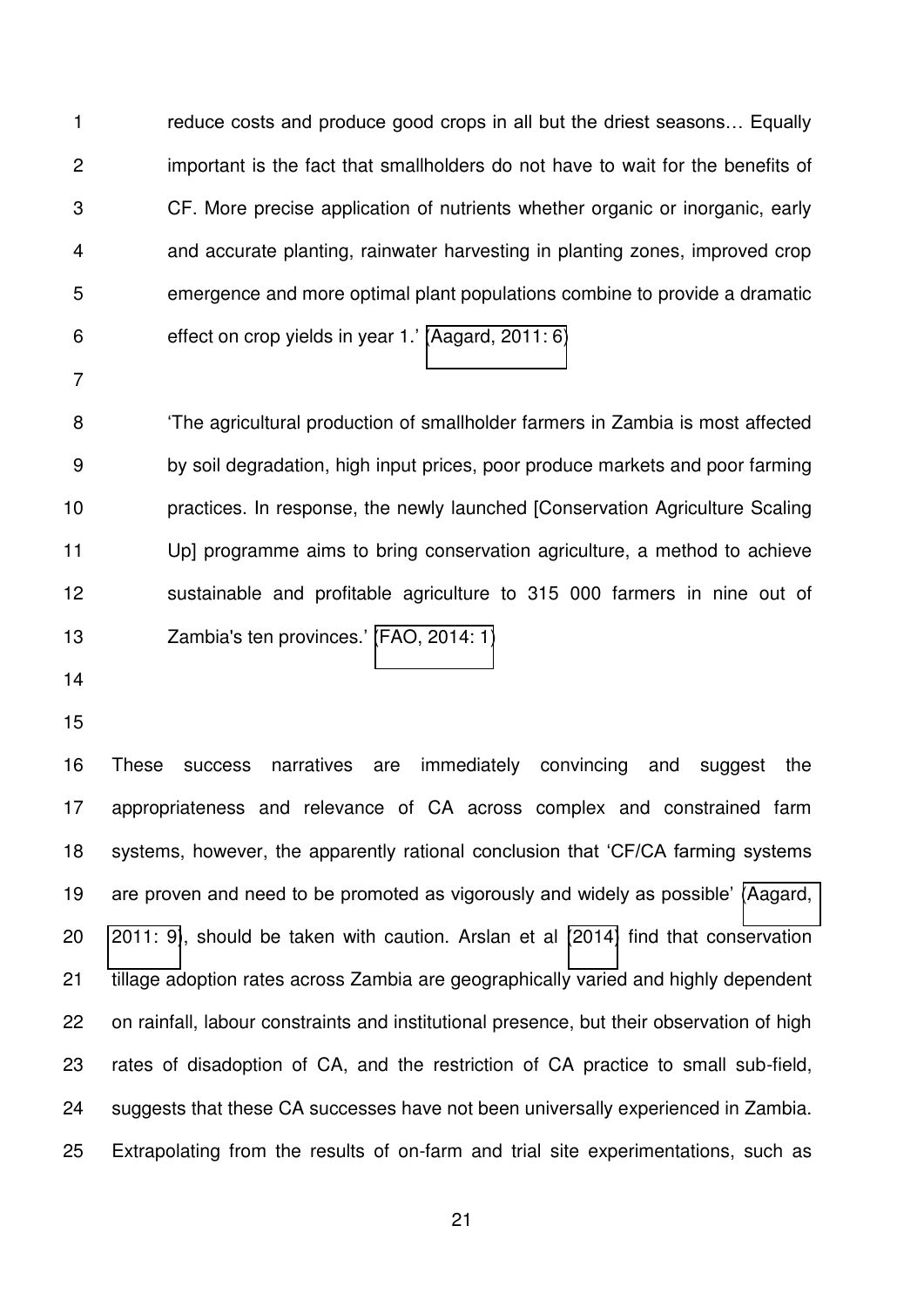1 those of GART, inevitably requires assumptions about the performance of CA across 2 varied agro-ecological conditions and is largely based on an economic framing of 3 farming systems as systems of narrowly defined inputs and outputs.

5 This paper makes reference to the findings of a study conducted by the Indaba 6 Agricultural Policy Research Institute in 2013 which followed up a nationwide 7 household survey with focus group discussions (FGD) held in three villages in 8 Chama, Choma, and Petauke Districts, with a total of 69 participants in total 9 comprising 28 female and 41 male smallholder crop farmers, mainly growing maize. These discussions aimed to identify the compatibility of CA with the livelihood strategies and constraints of participant farmers.

 The findings of the focus group discussions suggest too that these success narratives are not realised so straight-forwardly in reality, farm system decision making is affected by the varied institutional and economic systems of which they are a part and, moreover, farm-level production is but one component of broader household level livelihood strategies, with which CA may involve trade-offs. The majority of focus group participants in all three districts had begun to use CA practices in response to project interventions often associated with incentives, in the form of agro inputs and other materials. The rationale behind incentive schemes is that once farmers have experienced CA practices for themselves, the kinds of benefits described above will be sufficient incentive to adopt. A number of farmers have realised improved yields and reduced inputs and remain advocates of the technology: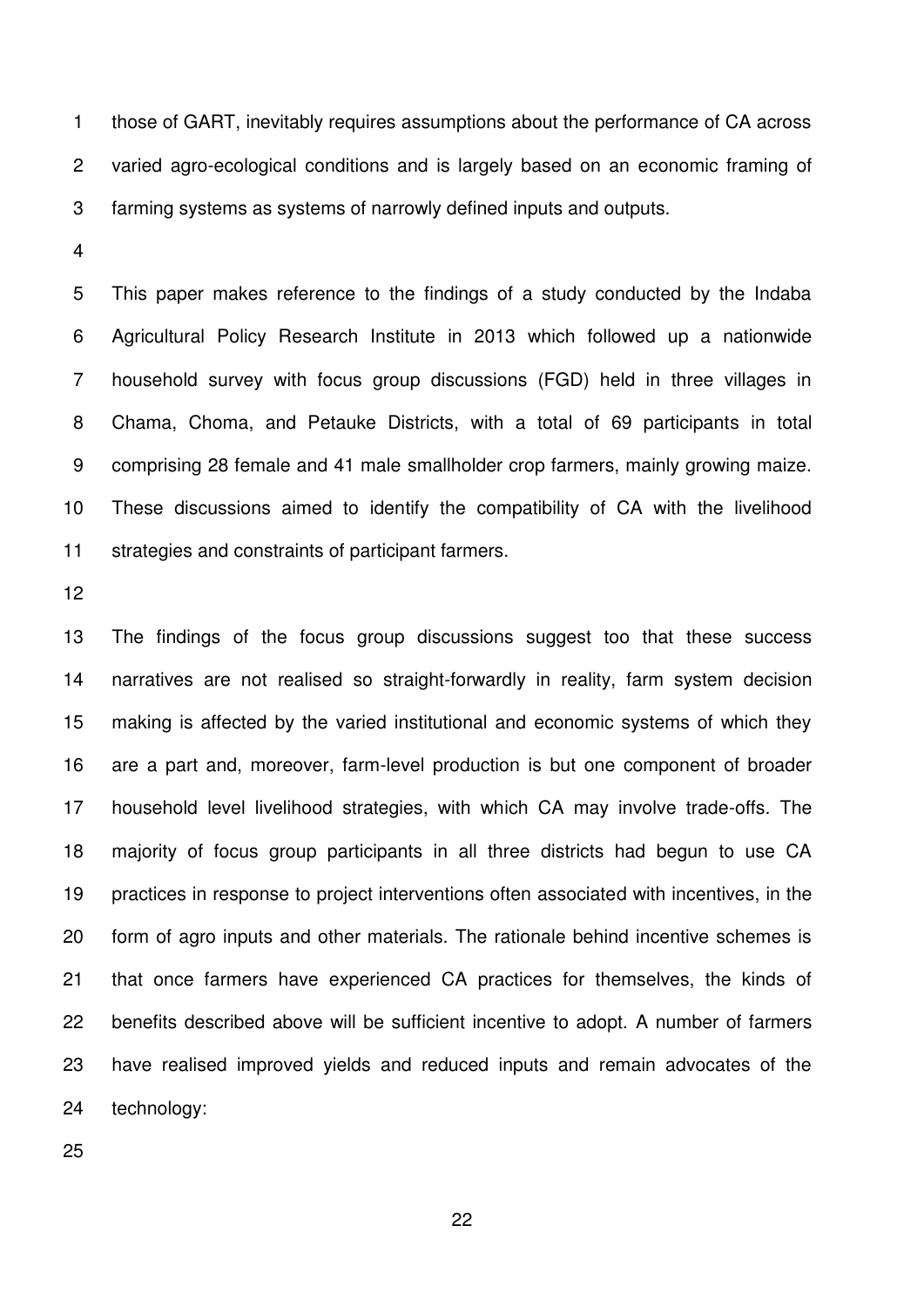'Since my family started using ripping and planting basins, we are able to 2 produce enough maize even in drought years much to the amazement of our 3 neighbors ... In such drought years, people come to visit our fields to learn 4 what we do differently and we always say, thanks to minimum tillage". (FGD 5 Participant, Petauke)

7 However, the focus groups highlighted that expiration of incentive schemes often 8 resulted in disadoption, because of the challenges of purchasing inputs such as 9 herbicides, which are seen as a necessity by many in the absence of complete tillage. If farmers cannot afford such purchased herbicides, they face problems of weed pressure that can depress yields unless adequate peak season labour can be found, which can also be costly.

 'Minimum tillage practices lead to increased weed pressure, and so you cannot get meaningful harvest if you do not apply herbicides. But since most 16 of us do not have enough cash to purchase herbicides, practicing minimum 17 tillage is not productive for us. It is only productive for the rich.' (FGD Participant)

 The labour requirement of CA was further highlighted as an issue in regards to the incompatibilities of early land preparation and engagement in casual labour and other off-farm income generating activities that are an important element of household livelihood strategies and the maintenance of household income in the face of uncertain productivity. Whilst farmers in all the 3 districts felt that CA tillage methods of ripping and planting basins helped them get good harvests even in years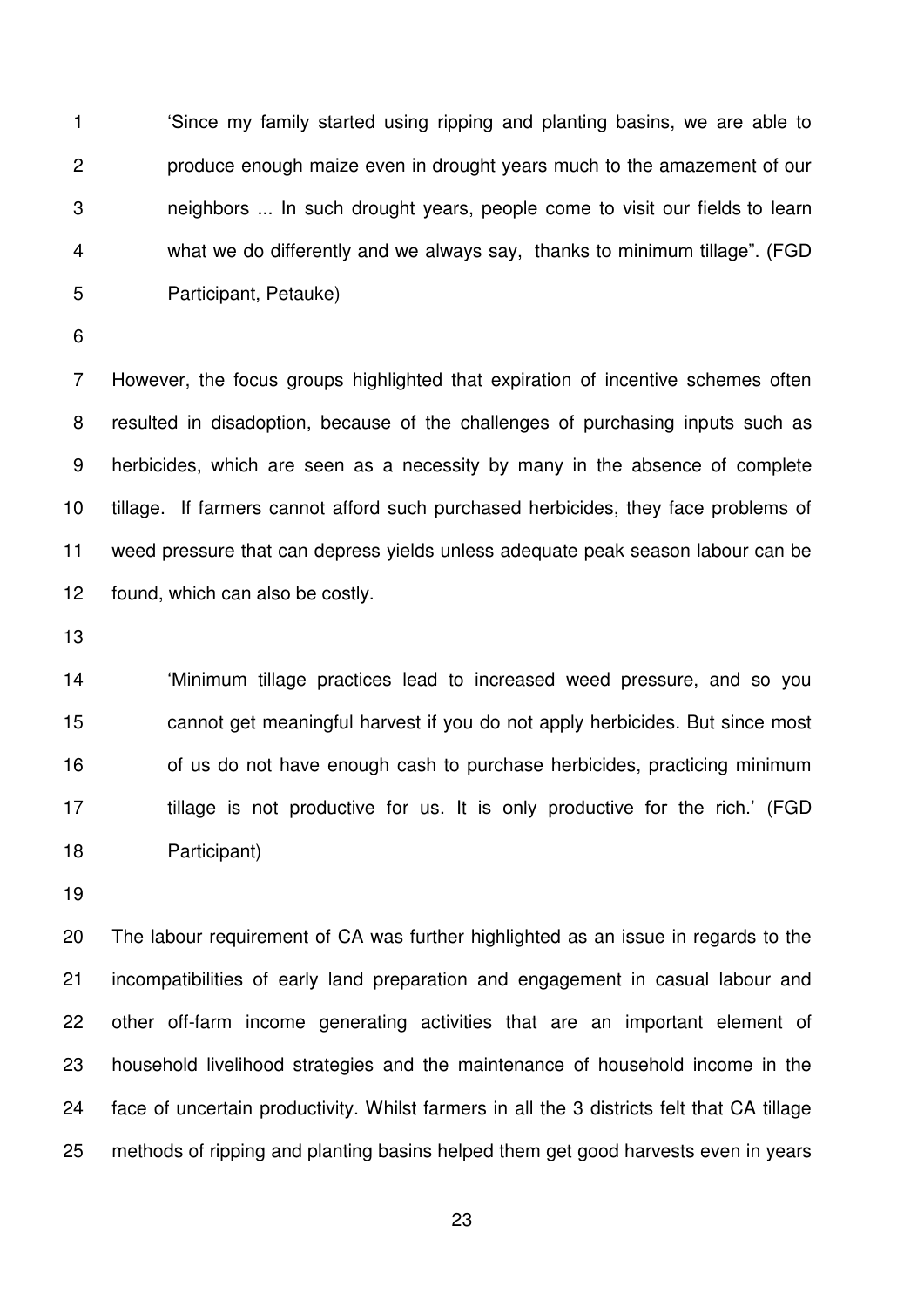1 when there is low rainfall, yield gains rarely lived up to the claims of the technology 2 promoters, and were not sufficient to be relied on in the absence of additional 3 income sources.

5 For participants in Chama, rodents represent an important part of their diets 6 (particularly as a much needed protein) and the ability to hunt rodents is integral to 7 the broader food security of households, but this depends on a practice that is in 8 direct conflict with CA as hunting requires the clearing of crop residues from fields, 9 usually by burning, in the post-harvest period.

 'Immediately after harvest period, people start hunting for mice/rodents, and they start by burning whatever residue is left in the field so that they can clearly see where the mice/rodents are hiding. Sometimes the fires start from far away in the bush and come all the way to our fields.' (FGD Participant, Chama)

 In Petauke participants observed further challenges of retaining crop residues as organic soil coverage again because of trade-off with the local social systems and the broader complexities of the farm system. Particularly for those farmers for whom livestock is a part of the farm system, residues are an important source of fodder, moreover during off seasons in Petauke, fields become communal grazing lands, important not only in terms of productivity, but also in terms of the farm system playing its part within a communal system of farming, and the building of valuable social capital.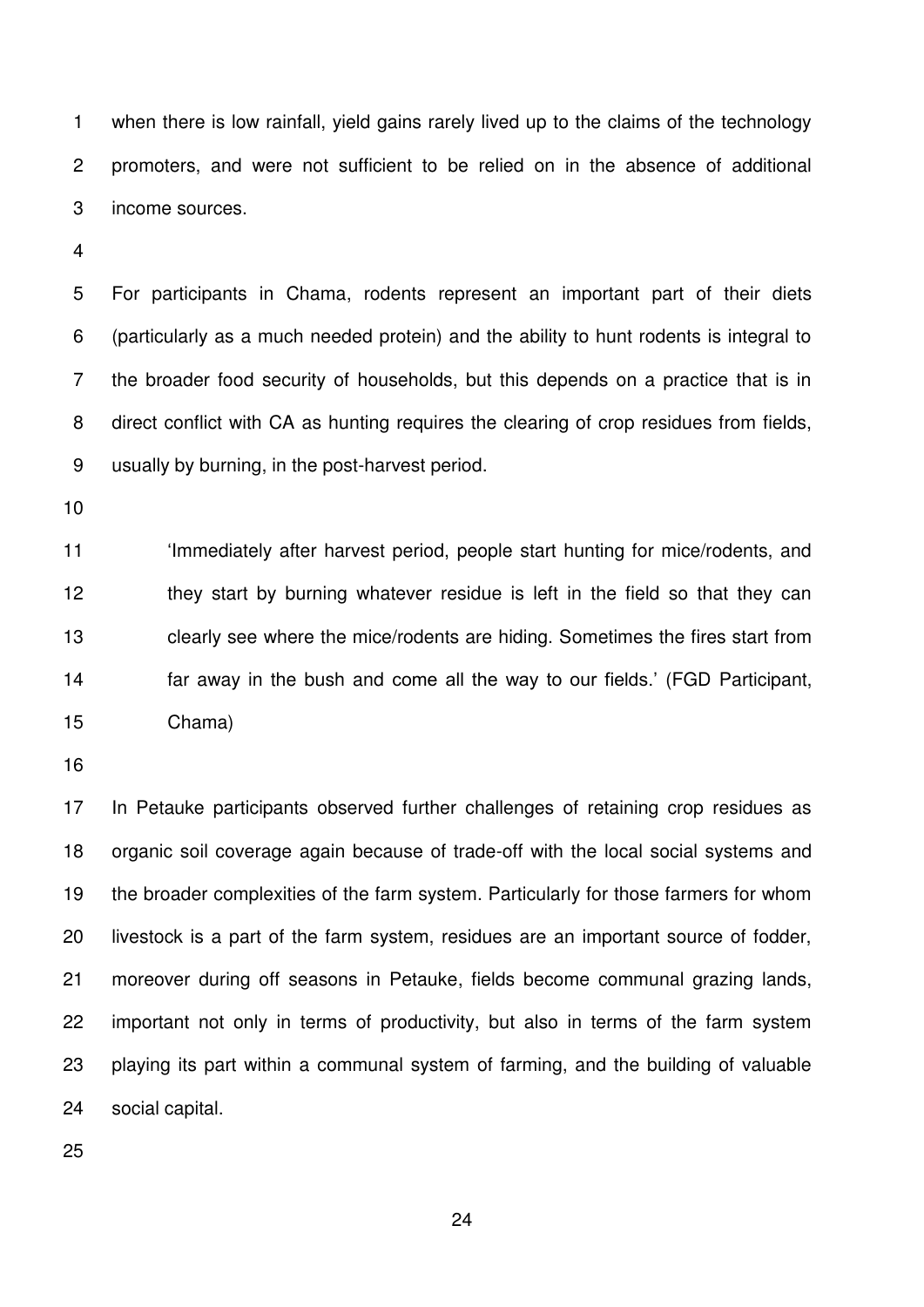1 Whist CA has undoubted benefits for a production system characterised by 2 unsustainable inputs, soil degradation, and decreasing productivity, making land 3 management decisions within the farm system often involve trade-offs and 4 competing resource uses that are differently compatible with broader livelihood 5 strategies. The location-specific incompatibilities of CA experienced within certain 6 farm systems, might call into question the merits of an objective of scaling up generic 7 CA practices, without engaging critically with the relative costs and benefits of 8 alternative farm system strategies.

- 
- 
- 

## *Agricultural Input Subsidies and Extension in Uganda*

 In 2001 the Government of Uganda, with support from large donors including the World Bank and IFAD, passed the National Agricultural Advisory Services (NAADS) Act, which was officially launched in 2002. NAADS is part of the Ministry of Agriculture Animal Industry and Fisheries (MAAIF), and is mandated to provide public agricultural advisory/extension services. Although a central government policy, NAADS is currently being implemented through the decentralised governance structures in Uganda. Local Government (including districts, municipalities and sub- counties) administrative and technical arrangements are responsible for agricultural service delivery. Although originally established to provide extension services and advice, in practice NAADS also subsidizes agricultural inputs including improved seeds, breeds, and chemical inputs.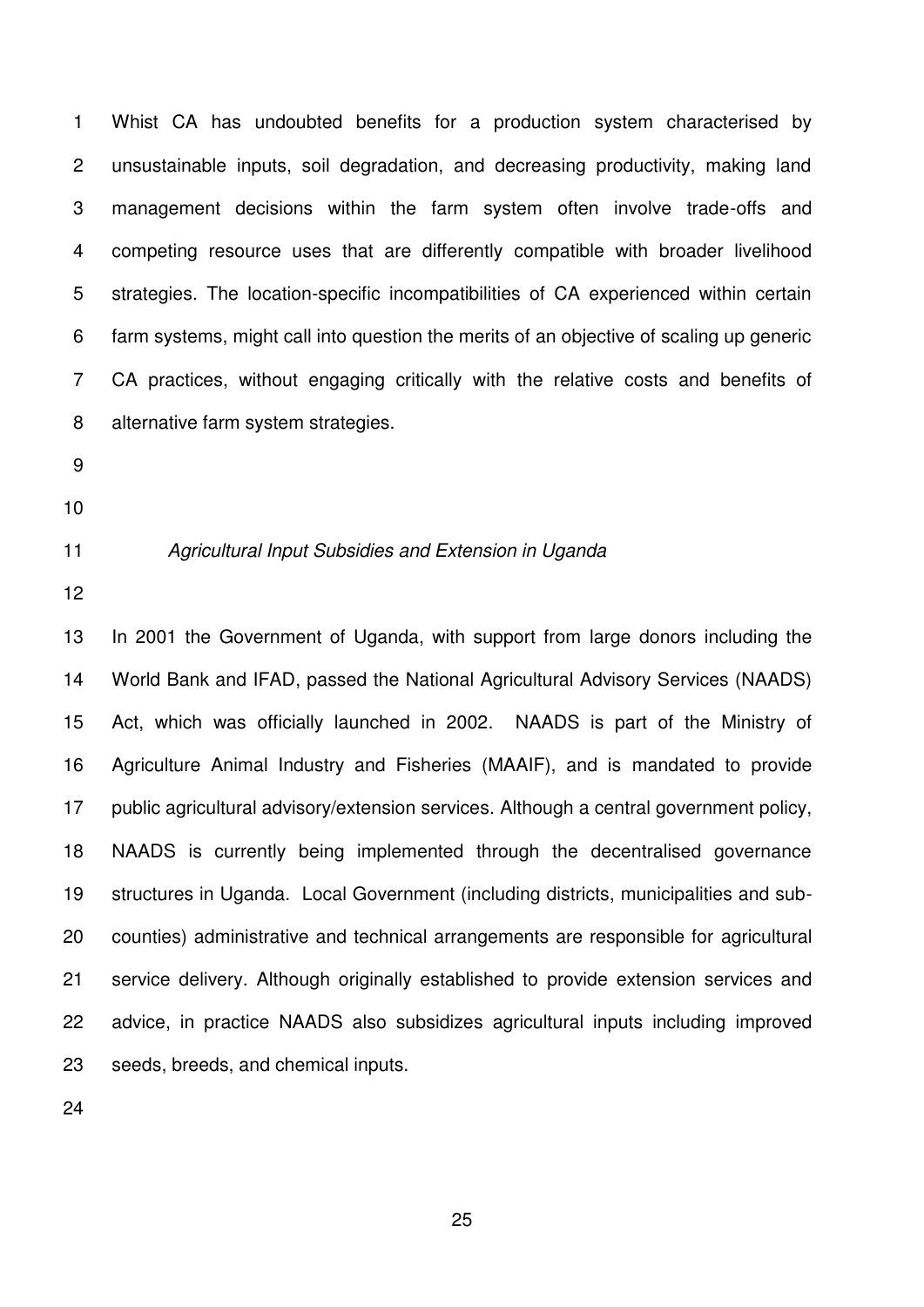1 NAADS is one of the seven components under the Plan for Modernization of 2 Agriculture (PMA), the planning framework of the government for the transformation 3 of subsistence agriculture to market-oriented agriculture for commercial production. The PMA forms part of the Ugandan Government's strategy to reduce poverty as outlined in Uganda's Poverty Eradication Action Plan (PEAP). It also forms part of 6 the macro-scale plans for economic growth and exports, and at the micro-scale is 7 expected to contribute to rural development and poverty alleviation. Participatory 8 approaches to planning, monitoring, and evaluating programmes are part of the 9 guiding principles and is at least suggestive that conceptualisation of the systems in which it operates is not a purely top-down process.

 The underlying assumption of PMA is that limited productivity in Uganda is caused by low levels of agricultural modernisation, for example low levels of technology and agricultural input use and low private sector investment. The farming system, then, is conceptualised within NAADS as a production unit, with a particular focus on inputs (extension services, fertiliser, etc.) and fairly simplistic assumptions about the linear relationship between whole system inputs and outputs, at local, sub-national , and even national, scales. For example, it assumes that modernisation of the agricultural sector at a local level will increase productivity and boost economic growth at the national level, and also increase incomes and reduce poverty at the local level. In fact, NAADS' stated primary objective is 'to promote food security, nutrition and household incomes through increased productivity and market oriented farming' [\(Government of Uganda, 2001: Section 5\(a\)\)](#page-37-14).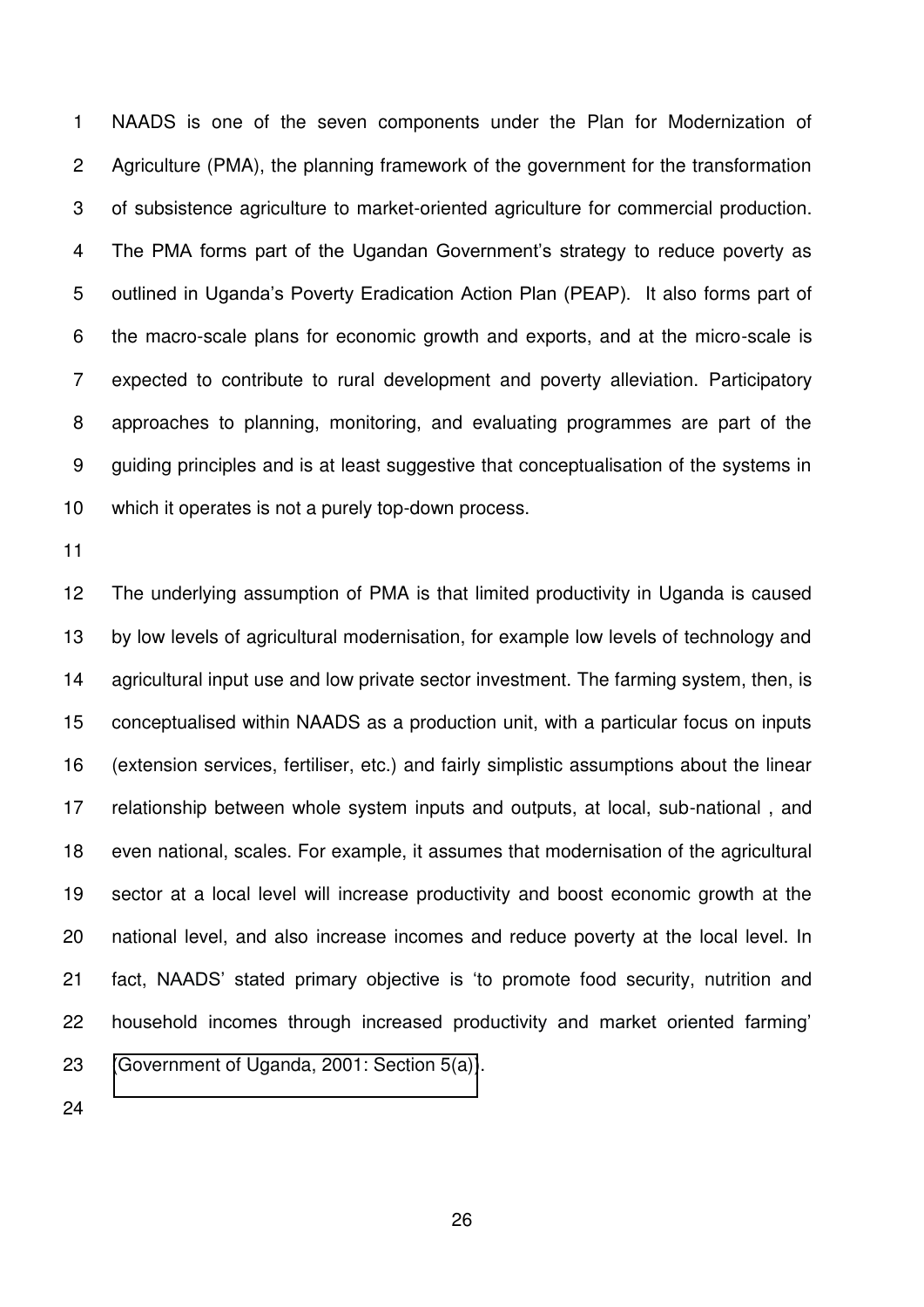1 NAADS also assume that a nested set of community-level farmer groups, which are represented within farmers' forums at the sub-county, national, and district level, will 3 both ensure the efficient outreach of extension and inputs and provide a mechanism 4 for more bottom-up participatory inclusion of individuals and households in the 5 NAADS process [\(NAADS, 2001\)](#page-37-15).

7 A number of success stories of transitions to commercial production and agri-8 business are detailed in the promotional material of NAADS, suggesting that, at least 9 in some cases, the benefits of the scheme have been realised. The evaluation of experiences of NAADS at the farm systems level presented in this paper draws upon primary data collected during fieldwork in Uganda throughout 2012. Data was collected from 4 villages in Jinja District, eastern Uganda. Semi-structured interviews and FDGs, including participatory appraisal methods, were used to analyse farming changes in the region from 1960-2012. This included sub-national (district-level) stakeholder workshops, where representatives of the technical and administrative units responsible for service delivery participated.

 From this analysis we identify three major discrepancies between how farming systems are conceptualised and framed within the NAADS approach and how they are experienced 'from below'. Conceptualisations 'from above' overlook: 1) the institutional factors that influence differential access to extension services, including agricultural inputs, between individual farm systems; 2) intra-household dynamics that shape control and use of resources at the farm scale; and 3) the resource constraints that prevent farmers from sustainably modernising agricultural production.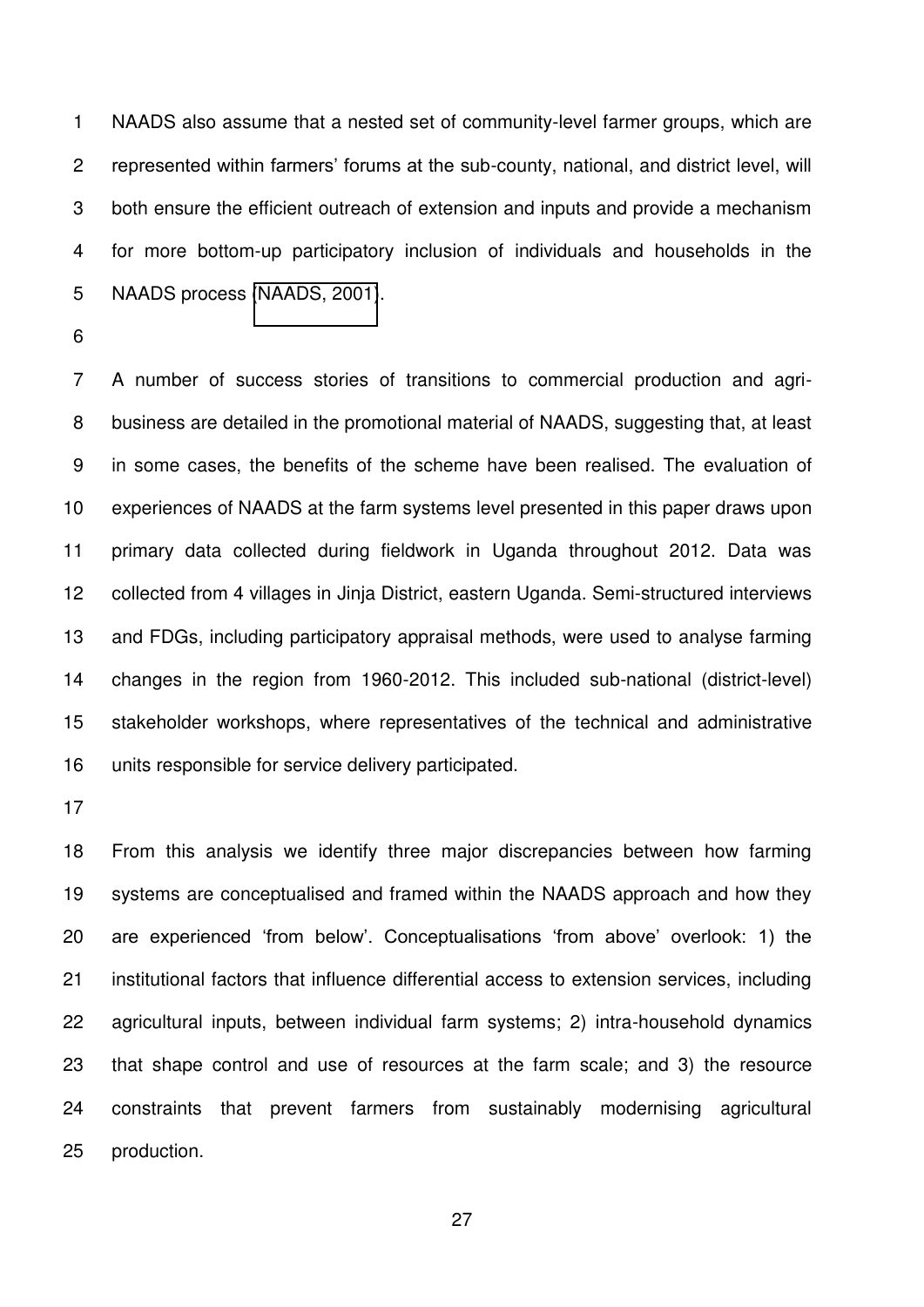2 Although agricultural input subsidizes are widely implemented across the country, 3 farmers within the same farming system have differential access to extension 4 services and subsidised inputs. Input subsidises are often distributed to registered groups, for example farmer's groups, which represent a collection of individuals 6 within the same geographical area. Farmers described how a village may only have 7 one registered group receiving input subsidies and within that registered group only 8 few will receive inputs initially, and the process is susceptible to elite capture.

 "as they come, they find us in groups, they identify active groups….because 11 if you don't have money, you can't continue.... You see, if I am trained that I should keep [crops] in a good store, the quality should be like this, you need to use herbicides and pesticides, you need to learn the pest control in the storage and about the marketing, you need to bulk food, but when you don't have money then you don't do it, I don't do it"

(Male Interviewee, Bituli Village, 2012).

18 "the government have a policy of bringing NAADS, but those people when 19 they come on ground they only choose a few people and others are left out. Like the time they brought groundnut seeds, only one person got it...we are also expecting women to also get beans, but it has not reached, it is affecting us"

(Male Interviewee, Bukolokoti Village, 2012).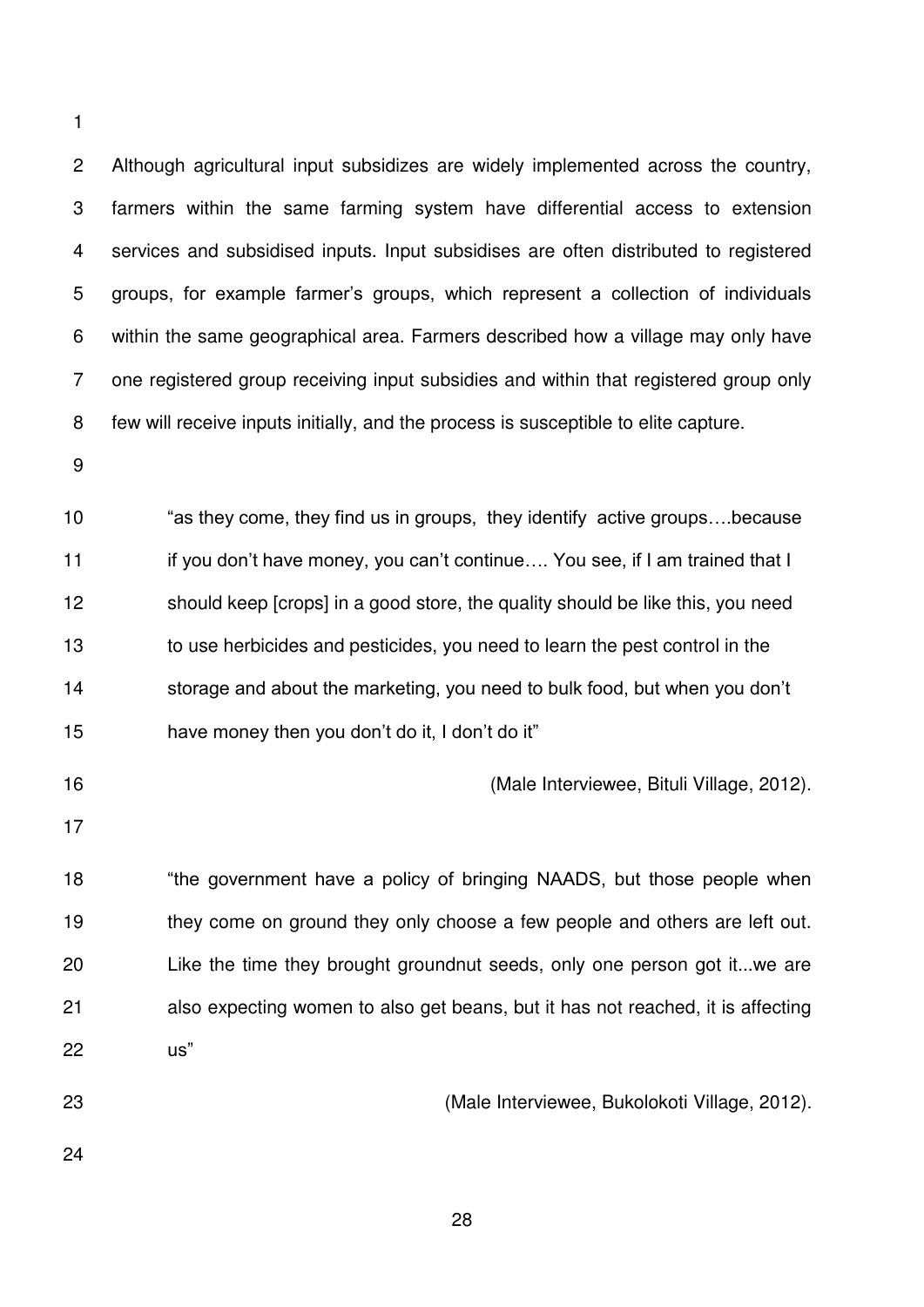1 Intra-household dynamics shape how inputs are accessed and used within the farm 2 system. In theory any adult in the household can access extension services and 3 subsidized inputs; however, the utility and effect of inputs varies across farm 4 systems depending on household level dynamics. During FGDs several female 5 farmers suggested that women obtained subsidised inputs, but then inputs were 6 used, and in some cases sold, by the male head of household or a co-wife, thus 7 limiting the positive impact of input subsidies on productivity.

- 
- "For me I am a co-wife. Then the little money you have dug…or the resources you have, they take it to other women"
- (Female FGD Participant, Bukolokoti Village, 2012)
- 
- 

 Intra-household dynamics and access and control over resources are shaped by wider socio-cultural factors. The complex nature of household structures, which includes polygamous households, is also overlooked by NAADS, with implications for the assumptions that are made about the input-output nature of the production systems. Implementation through existing institutional structures can lead to unequal access to inputs and reinforce existing power dynamics, thus creating winners and losers within a farming system. Inadequate attention given to implementation processes, the influence of existing power structures, and intra- and inter-household dynamics has limited the ability of input subsidies to consistently increase productivity.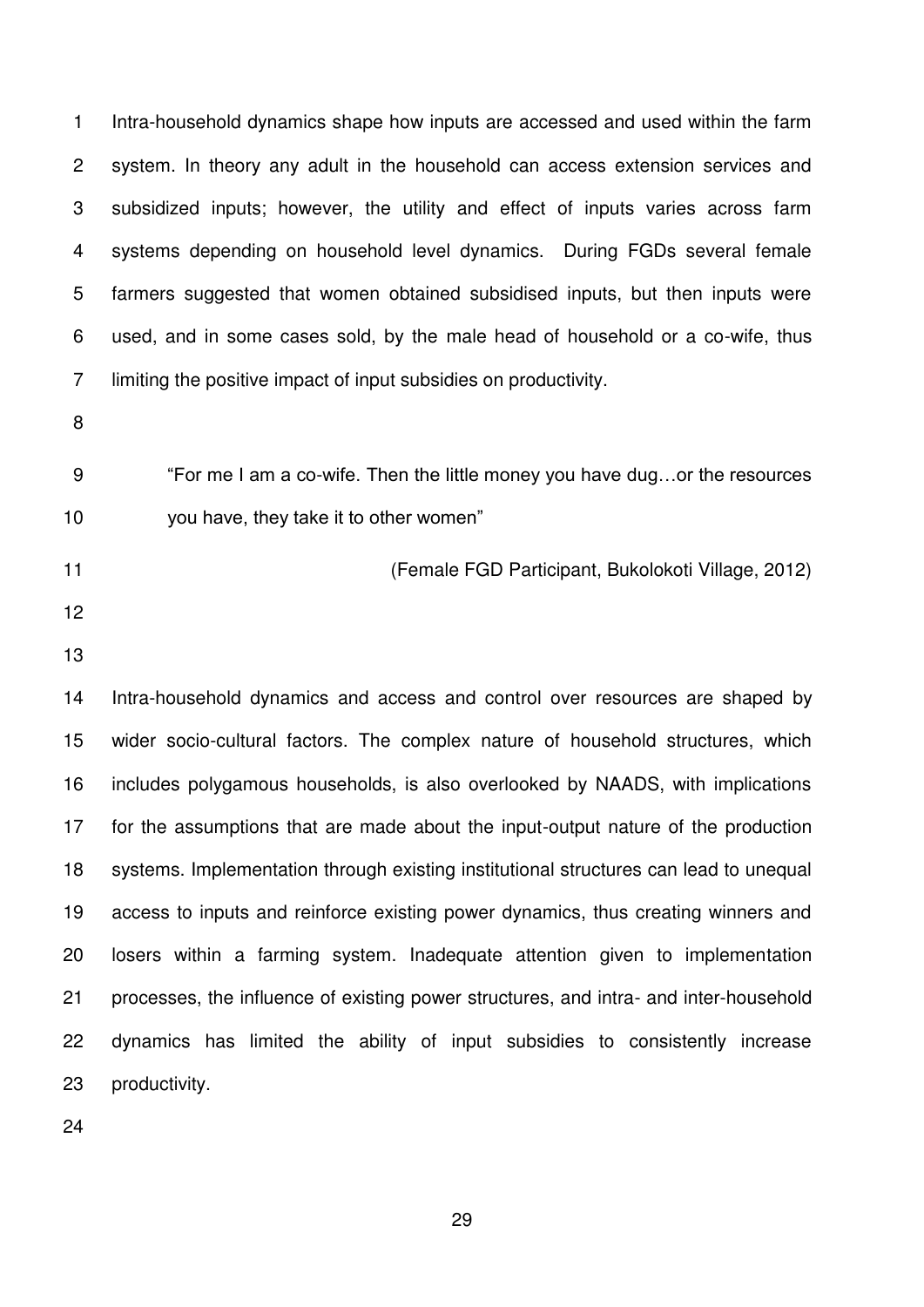1 Thirdly, a narrow focus within NAADS on the modernisation of farm production, is 2 incompatible with the persistent resource constraints experienced by farmers:

"according to researchers and NAADS you need improved seeds, you need 5 to buy new ones, and that is when they do well. But for us, because at times 6 you find you have sold off everything and the money is not enough, you find yourself replanting those seeds…not using the inputs and then they don't do so well"

9 (Male Interviewee, Bituli Village, 2012)

 In some cases farmers are selling off or renting out assets and seeking off-farm employment opportunities. The impact of modern seed varieties and chemical inputs has also led to the loss of some traditional stress-resistant varieties. The narrow focus on modernisation of agricultural production and promotion of improved seeds and chemical inputs in current policies has locked some farmers into inflexible 'modern' systems of farming.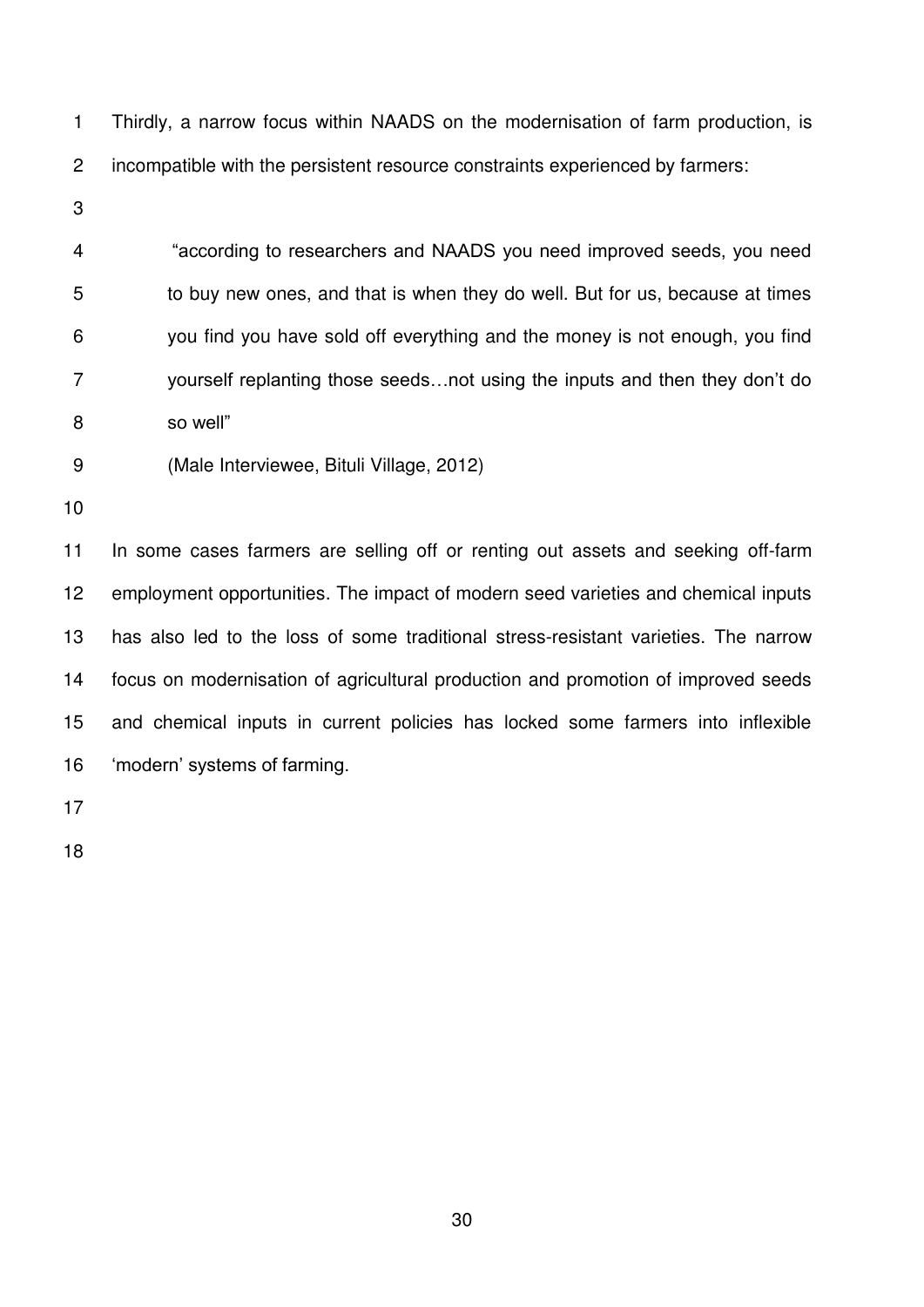# 1 Table 1: Summary of the three case studies presented in this paper

| Case<br><b>Study</b>                                                   | Location | <b>Actors</b>                                                                                                                            | ------ 'From Above'-----------<br>Conceptualised<br><b>Farming System</b>                                                                                                                                                                                                                         | <b>Actors</b>                                                                                            | -'From Below'------------<br><b>Experienced Farm</b><br><b>Systems</b>                                                                                                                                                                                                                                                                                  |  |
|------------------------------------------------------------------------|----------|------------------------------------------------------------------------------------------------------------------------------------------|---------------------------------------------------------------------------------------------------------------------------------------------------------------------------------------------------------------------------------------------------------------------------------------------------|----------------------------------------------------------------------------------------------------------|---------------------------------------------------------------------------------------------------------------------------------------------------------------------------------------------------------------------------------------------------------------------------------------------------------------------------------------------------------|--|
| Genetically<br>Modified<br>'Water<br>Efficient<br>Maize for<br>Africa' | Kenya    | Public-private<br>partnership<br>between<br>CIMMYT and<br>Monsanto,<br>brokered by the<br><b>AATF</b>                                    | Smallholder rain-fed<br>maize farming<br>Across agro-ecological<br>zones<br>Vulnerability to drought                                                                                                                                                                                              | Smallholder<br>farmers in<br>Kipkaren (Uasin<br>Gichu District)<br>and Kathonzweni<br>(Makueni District) | Societal interactions and<br>interdependencies (across<br>agricultural input supply<br>chains)<br>Attitudes towards<br>technology and risk<br>Interactions with, and trust<br>in, regulatory institutions<br>Multiple land and resource<br>pressures                                                                                                    |  |
| Conservation<br>Agriculture                                            | Zambia   | Zambian<br>National<br>Farmers Union's<br>Conservation<br><b>Farming Unit</b>                                                            | Land degradation and<br>soil erosion<br>High/unsustainable input<br>costs<br>Low productivity<br>Soil erosion                                                                                                                                                                                     | Smallholder<br>farmers in<br>Chama, Choma,<br>and Petauke<br><b>Districts</b>                            | Competing uses for crop<br>residues<br>Weed management<br>challenges and herbicide<br>costs<br>Competing labour<br>demands<br>Multiple land uses (due to<br>insecure property rights)<br>including communal<br>grazing and rodent hunting                                                                                                               |  |
| National<br>Agricultural<br>Advisory<br><b>Services</b>                | Uganda   | Ministry of<br>Agriculture<br>Animal Industry<br>and Fisheries<br>Jinja District<br>Local<br>Government<br>(district and sub-<br>county) | Production units<br>delineated on the basis of<br>broad agro-ecological<br>zones<br>Simple relationship<br>between inputs and<br>outputs<br>Farmers need<br>enlightening about<br>modern methods and<br>technologies that will<br>translate into productivity<br>gains and poverty<br>alleviation | Smallholder<br>farmers in Jinja<br><b>District</b>                                                       | Farmers responding to<br>multiple pressures and<br>opportunities<br>Gendered division of<br>labour and intra-household<br>dynamics<br>Corruption, power<br>dynamics and institutional<br>arrangements that limit<br>access to extension<br>services and inputs<br>Negative social,<br>environmental, and<br>economic associated with<br>input subsidies |  |

 $\overline{2}$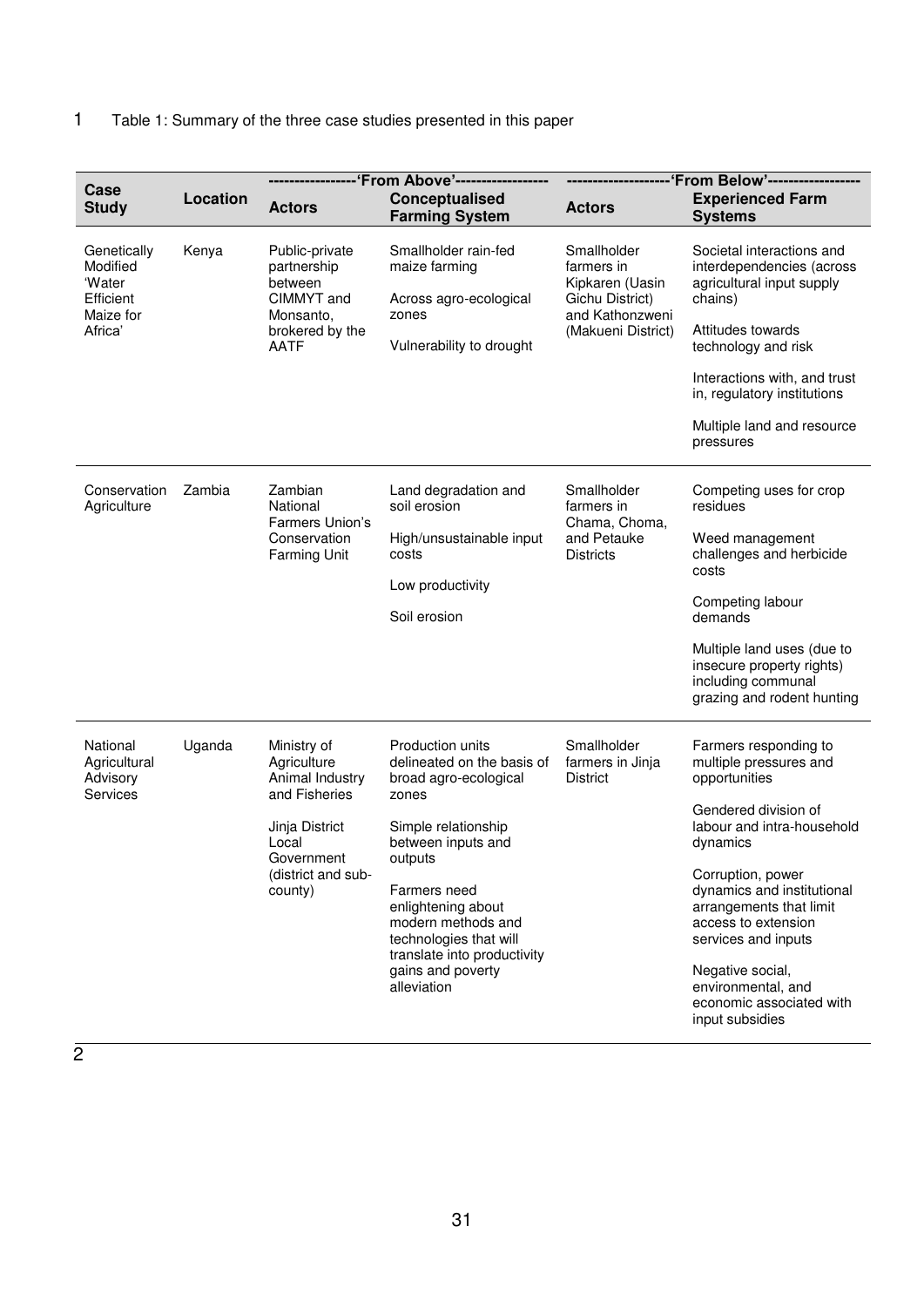**Discussion** 

3 The three case studies present a consistent and familiar narrative of real-life 4 complexities that are not fully captured within the grand designs of broader system 5 interventions. The case of WEMA in Kenya is one in which the interactions of 6 technology regulation, land constraints, and social relationships are overlooked 7 within a public-private technology development initiative that targets impact-at scale. 8 The Conservation Farming in Zambia case study reveals the ways in which generic 9 farming system prescriptions can be incompatible with the resource constraints and competing land use priorities of smallholder farm systems. In the final case study, agricultural inputs in Uganda are shown to be subject to a variety of intra-household and institutional dynamics and may effectively lock farm systems into unsustainable systems of farming. They demonstrate potentially problematic incompatibilities between agricultural developments designed to suit broadly defined and aggregated farming systems (defined on the basis of agro-ecologies, cropping systems, or farm sizes) and the complex realities of the farm system experienced by farmers.

 In accordance with the concept of Giller (2013) of inter-farm diversity and interdependency, each case reveals a variety of nuances of farm system operations, from intra household and institutional dynamics that shape resource access and use (Uganda), to multiple livelihood strategies and trade-offs (Zambia), and varied systems of farming, reflected, for example, in communal land grazing (Zambia) or individual attitudes towards risk (Kenya). What is evident from the complexities and diversity of farm systems is that all manner of 'farming systems' could potentially be constructed – delineated on the basis of crop types, land size, household structures,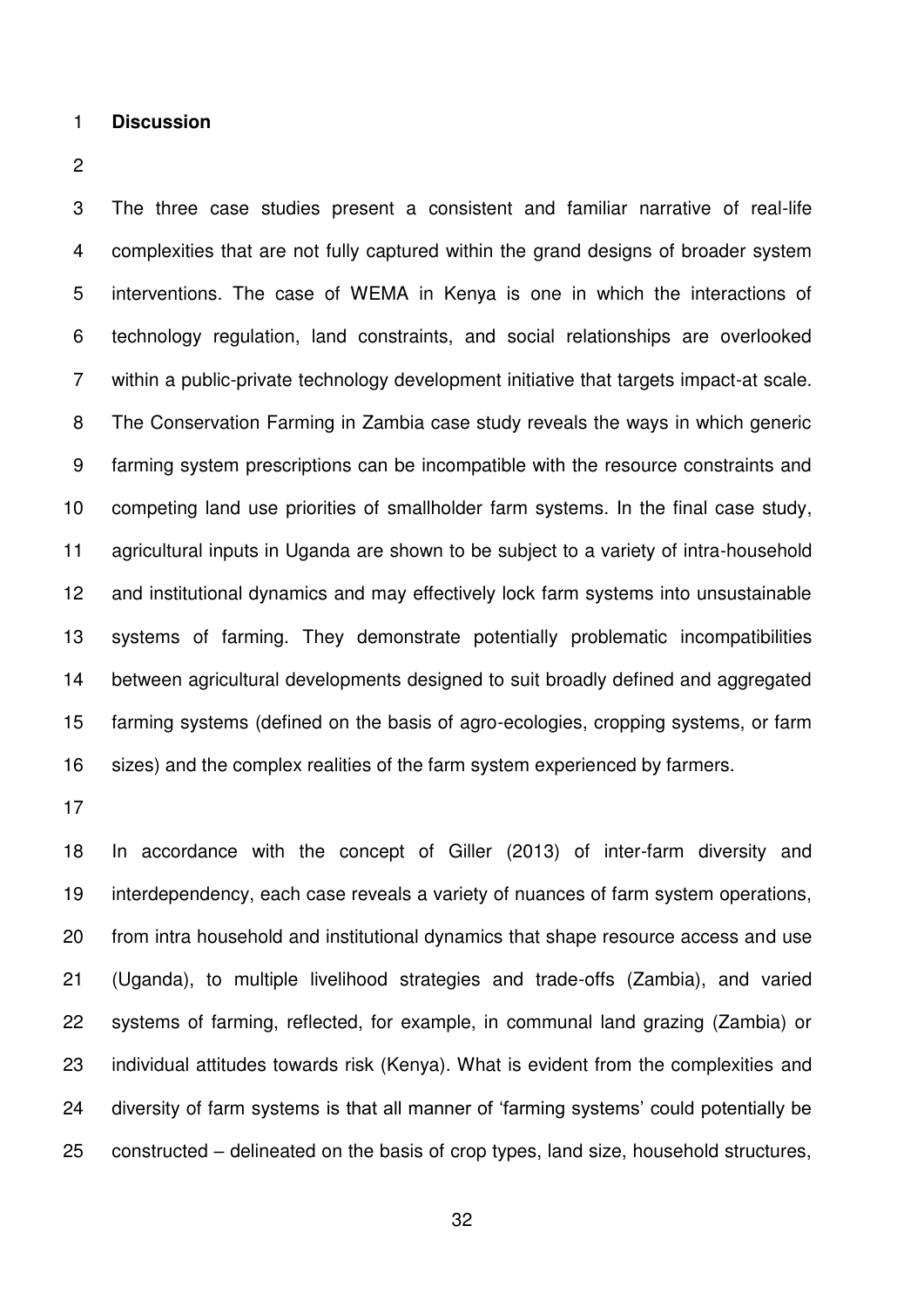1 levels of market engagement, geographic location, to name but a few generic ones – 2 with each conceptualisation inevitably involving sets of assumptions about farm 3 properties and commonalities.

5 Clearly the larger the focus of an intervention or research project and the greater 6 number of farms and households captured within it, the more simplistic these 7 common denominator assumptions must become. Arguably, new emphasis on achieving 'impact-at-scale' within public private agricultural research and 9 development partnerships; the increasing attention being paid to the role of global climatic systems over long time horizons; and the ever-growing prioritisation of broadly defined food security agendas within international targets and national 12 policies; are contributing to a growing focus on broadly aggregated systems.

 Dixon et al.'s (2001) concept of farming systems as 'populations of individual farming systems that have broadly similar resource bases, enterprise patterns, household livelihoods and constraints, and for which similar development strategies and interventions would be appropriate' (p. 13), is a useful concept for thinking about the appropriate scale and targets of such intervention. However, on the basis of a constructivist understanding of the farming system, which recognises that its boundaries and characteristic dynamics represent the assumptions and simplifications of those conceiving the system, the identification of Dixon et al.'s system as a pre-condition for designing and targeting interventions is subject to political bias. Systems might just as easily be constructed around interventions, with the potential that projects and interventions focus in on common denominators across farm systems as the basis for their delineation, rather than acknowledging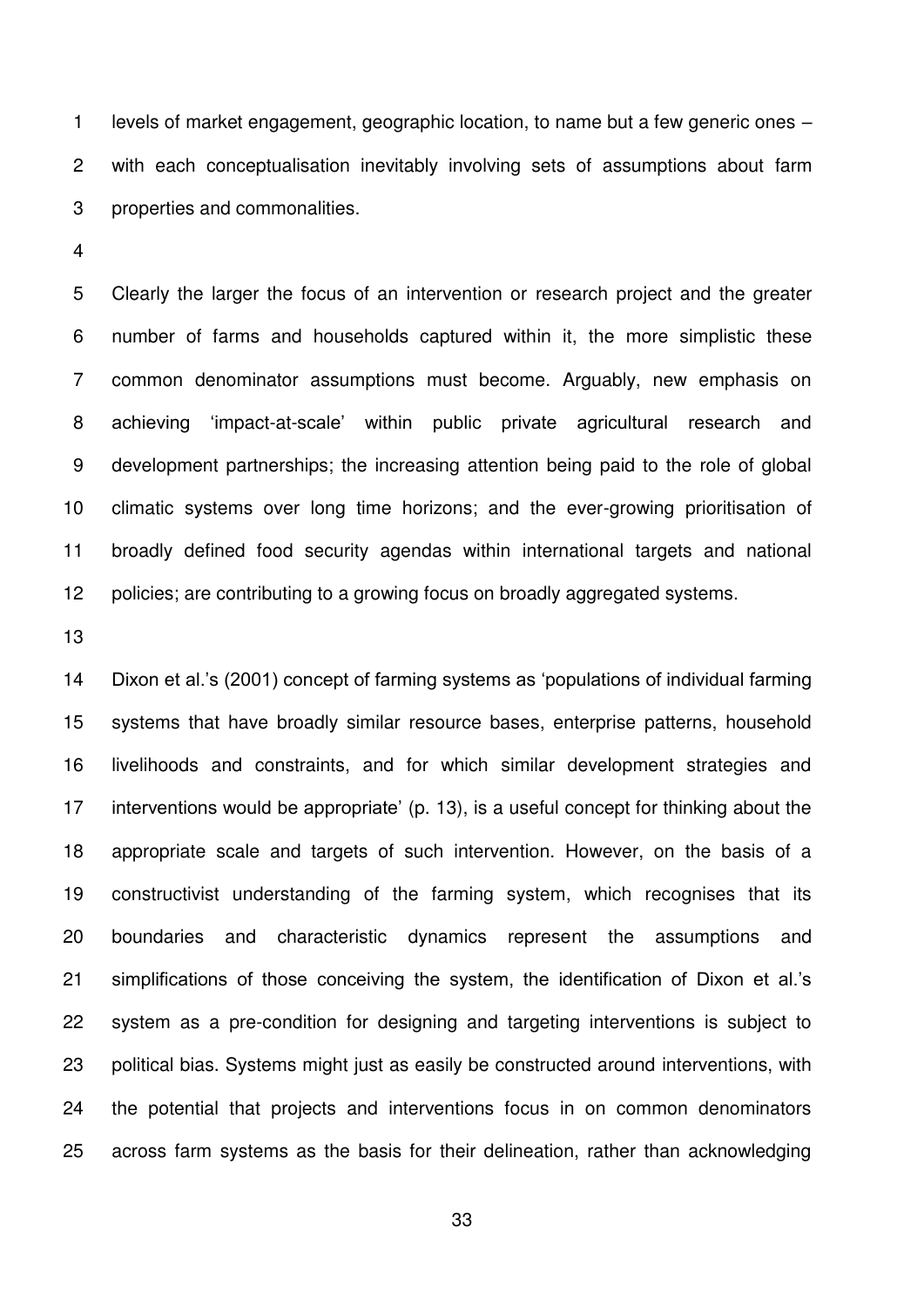1 their diversity. Particularly in the Kenyan and Zambian cases, we observe a 2 justification of intervention on the basis of a reductionist interpretation of the target 3 farming system.

5 The case studies further indicate the value of a conceptualisation of farming as a set 6 of decisions shaped within multiple nested systems. This is evident in the farming 7 systems concept of Shaner et al. (1982), which suggests that the household manages the farm 'in response to physical biological and social environments and in accordance with the household's goals, preferences and resources' and that 'the farming system is part of larger systems' (p.37). In the case of conservation agriculture for example, without interrogating the connections between household resource constraints, social interaction and cultural norms at the village scale, agro- climatic changes, and the geographic distribution of extension services, we are left with an incomplete explanation as to the observed phenomenon of disadoption.

 Developing separate understandings of distinct and bounded systems offers only limited scope for understanding the links between on-farm decision making and broader political, social, economic, and environmental processes. Here Sumberg et al.'s (2013) concept of 'systems of farming' represents a useful foundation for rethinking the nature and dynamics of a multi-level system. Systems of framing research, requires constructing boundaries not around geographic spaces, but around the socio-political processes, resource constraints, and flows of information and knowledge that shape the livelihood strategies and practices of farmers. As Shaner et al. indicate, these are processes that take place in the overlapping spaces between multiple systems at multiple scales. The case studies presented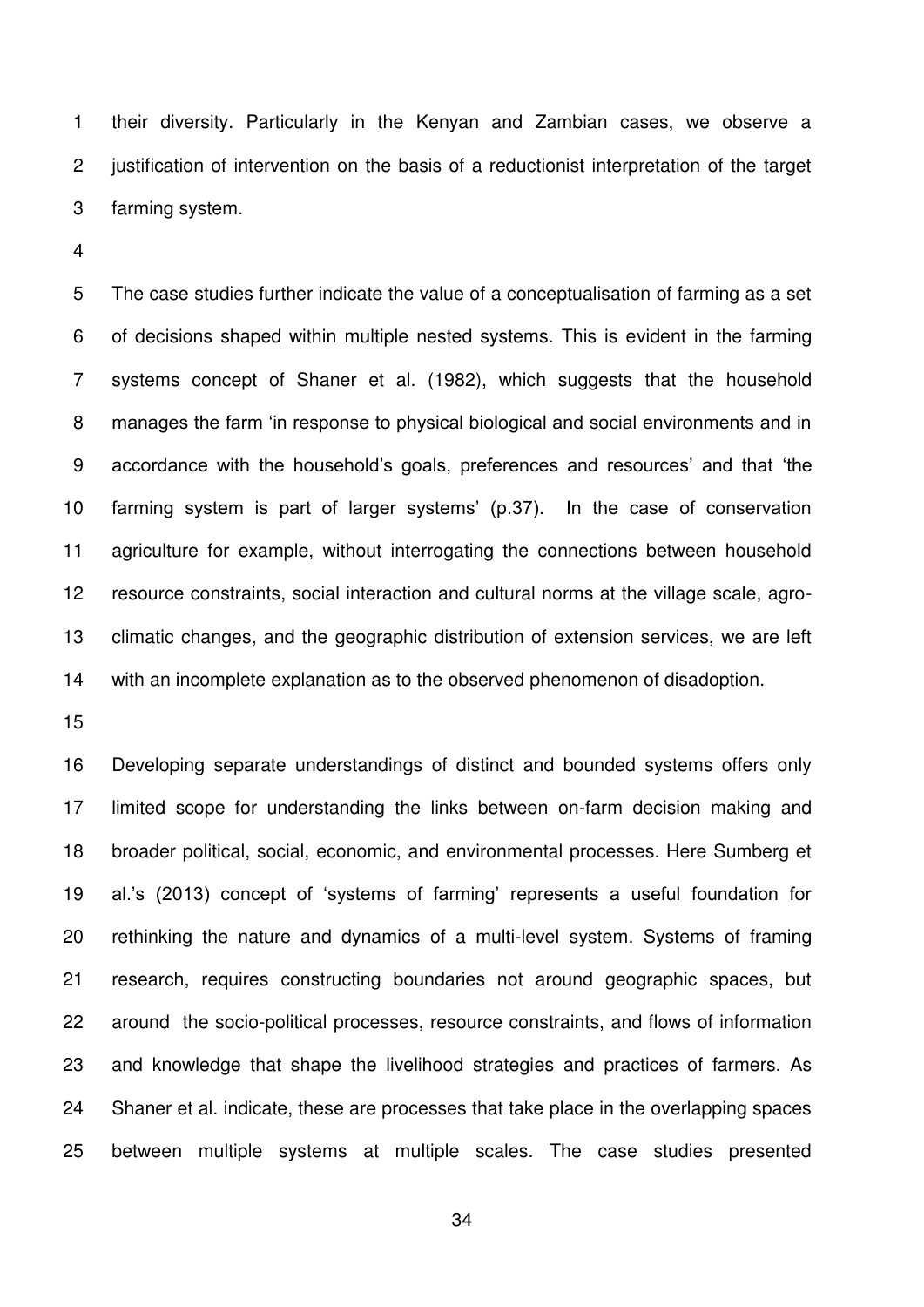1 demonstrate intrinsic connections between the constraints, institutions, relationships 2 and histories of the farm system and the decision-making, attitudes, and risk-3 perceptions of the farmer. In these cases, complex and local-level interactions give 4 rise to multiple rationalities within decision-making.

6 It is in interrogating these cross level dynamics that an understanding of the 7 relationship between large scale interventions and farm level experiences can be 8 built. Such an understanding will be important not only for designing appropriate 9 interventions, but for creating enabling environments for commonly negotiated pathways of development at all scales. Giller's warning against seeing the farming system as a 'single recommendation domain' is pertinent. It is unlikely that impact- at-scale agricultural developments or adaptations to climate change are going to involve a single change to the farming system (such as the introduction of a technology), but will rather be associated with transformations in relevant policy sectors, infrastructures and markets, social relationships, and even cultural norms. The Kenyan case study, for example shows regulatory barriers that make the WEMA agricultural development pathway unviable at a number of points within the system, and in the Ugandan case, it was evident that input and extension support will fail to support certain farmers out of marginal production systems without changes to structures of access and availability at village and national scales.

<span id="page-35-4"></span><span id="page-35-1"></span><span id="page-35-0"></span>

<span id="page-35-3"></span><span id="page-35-2"></span> In the context of grand challenges for agricultural development and investments in impact-at-scale development strategies, FSR has an important and challenging role to play in understanding how these interventions become experienced at the farm scale. Across the case studies described in this paper, we have built up a picture of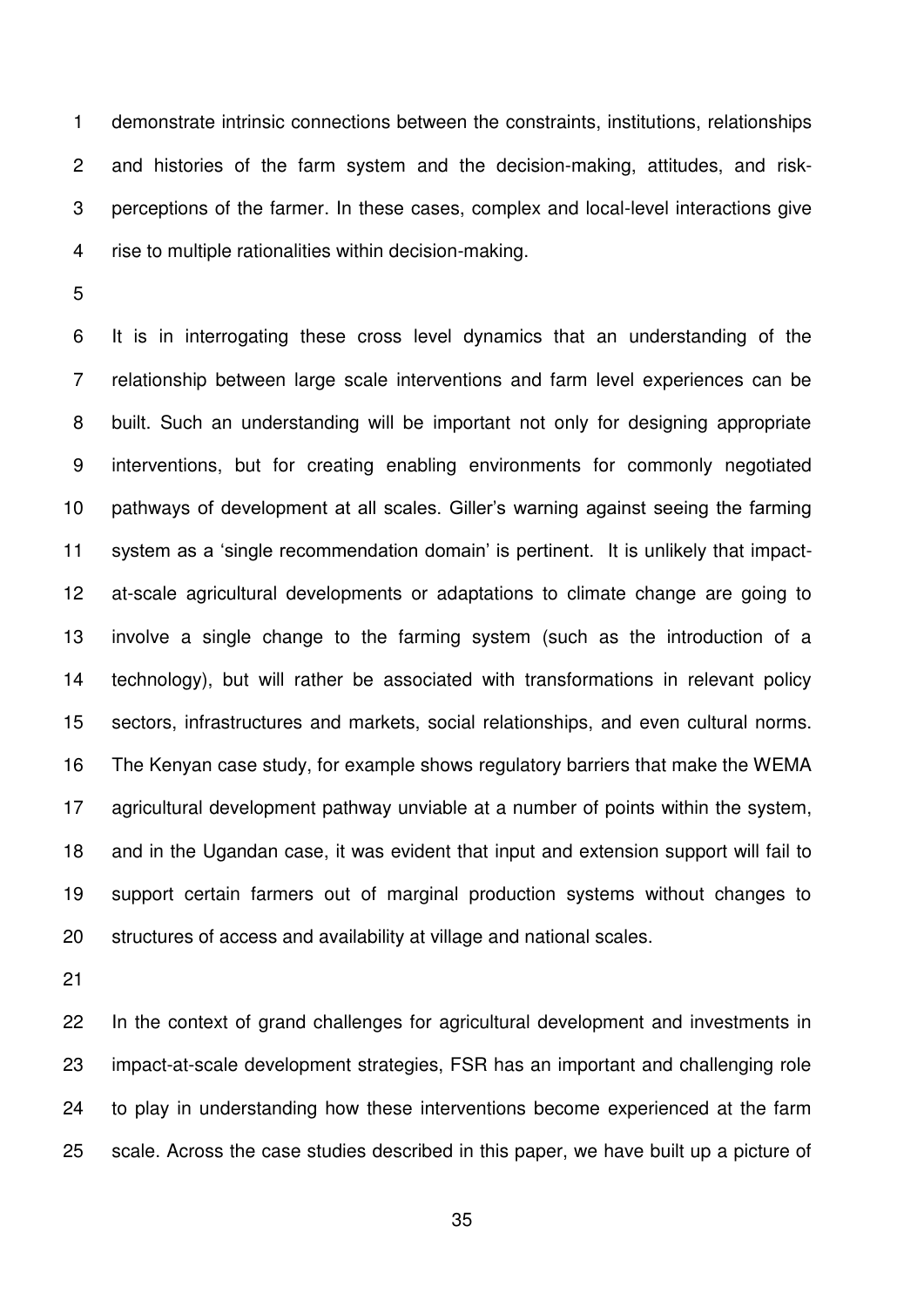<span id="page-36-16"></span><span id="page-36-13"></span><span id="page-36-11"></span><span id="page-36-7"></span><span id="page-36-5"></span><span id="page-36-4"></span>1 farming as a constructed system of decision making embedded within, and shaped, 2 by multiple social, environmental, economic, political, and cultural systems at 3 multiple scales. Where the complexities of these systems are overlooked, or where 4 there are conflicting pressures from these different systems (e.g. where national 5 policy contradicts development programme objectives), then these impact-at-scale 6 interventions are likely to be experienced rather differently than they were envisaged. 7 Understanding the system as a construct and a decision-making domain has 8 particular implications for how FSR research is conducted, suggesting that there is a 9 need for including alternative and experiential knowledges (of farmers, extension workers, crop breeders, climate scientists, policy-makers and more) in a negotiation of system boundaries and dynamics. In some respects a return to the participatory foundations of the FSR movement. Bringing together multiple knowledges within a participatory and deliberative FSR, holds potential both to better understanding the complex processes that transcend multi-level systems, but also to provide a forum for transforming these dynamics and co-designing pathways that have impact-at-scale as well as local appropriateness.

<span id="page-36-12"></span><span id="page-36-10"></span><span id="page-36-8"></span><span id="page-36-3"></span><span id="page-36-2"></span><span id="page-36-0"></span>

### <span id="page-36-14"></span>**References**

- AAGARD, P. 2011. Conservation Farming, Productivity and Climate Change. *Conservation Agriculture Newsletter*.
- <span id="page-36-9"></span>AATF 2007. WEMA Concept Note.
- AATF 2008. Reducing Maize Insecurity in Kenya. *WEMA Policy Brief*.
- <span id="page-36-15"></span><span id="page-36-1"></span> ANDERSSON, J. A. & D'SOUZA, S. 2014. From adoption claims to understanding farmers and contexts: A literature review of Conservation Agriculture (CA) adoption among smallholder farmers in southern Africa. *Agriculture, Ecosystems & Environment,* 187**,** 116-132.
- <span id="page-36-6"></span> ARSLAN, A., MCCARTHY, N., LIPPER, L., ASFAW, S. & CATTANEO, A. 2014. Adoption and intensity of adoption of conservation farming practices in Zambia. *Agriculture, Ecosystems & Environment,* 187**,** 72-86.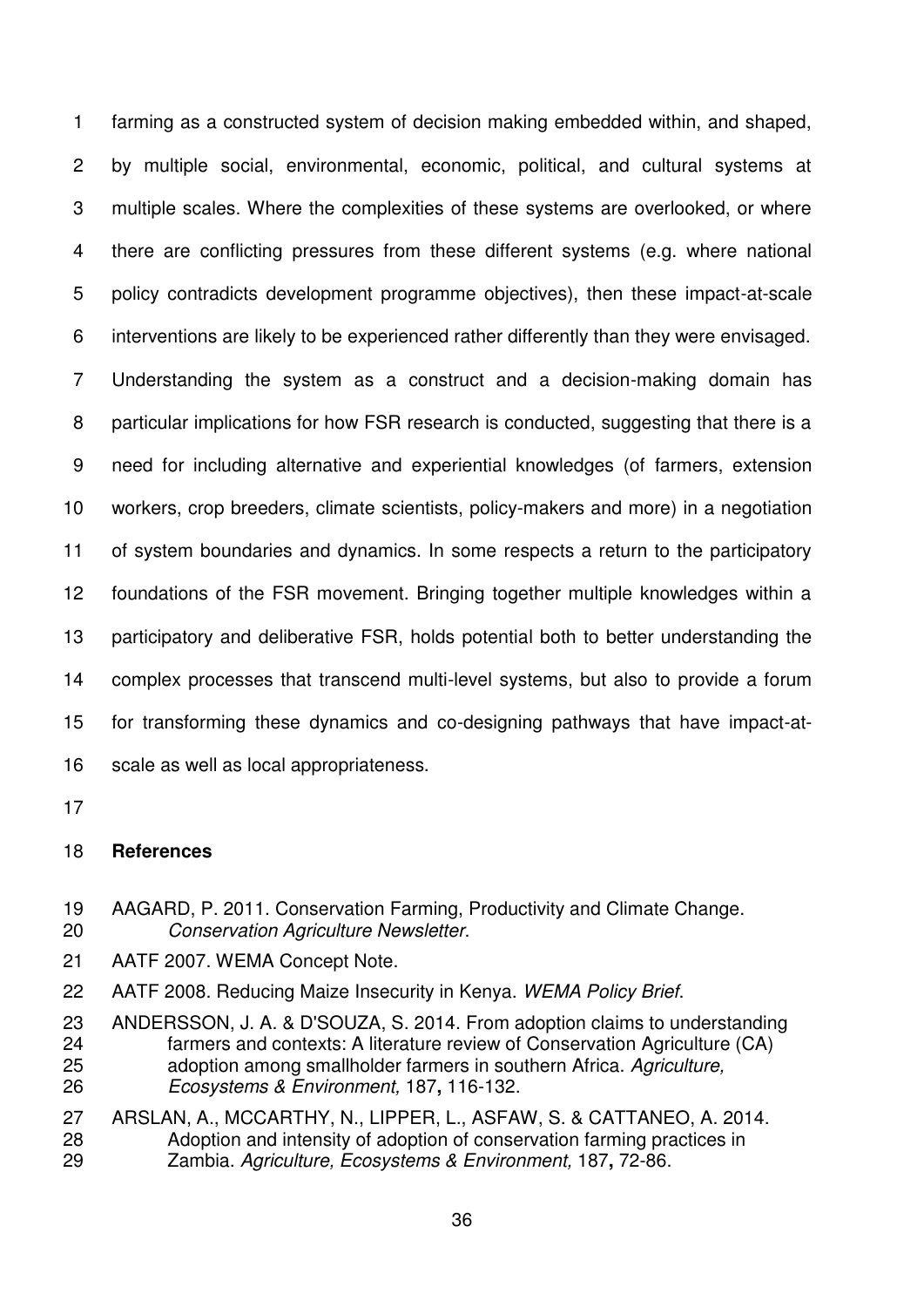<span id="page-37-15"></span><span id="page-37-14"></span><span id="page-37-13"></span><span id="page-37-12"></span><span id="page-37-11"></span><span id="page-37-10"></span><span id="page-37-9"></span><span id="page-37-8"></span><span id="page-37-7"></span><span id="page-37-6"></span><span id="page-37-5"></span><span id="page-37-4"></span><span id="page-37-3"></span><span id="page-37-2"></span><span id="page-37-1"></span><span id="page-37-0"></span>1 BAUDRON, F., OCHSNER, T. E., VENTEREA, R. T. & GRIFFIS, T. J. 2007. 2 Conservation agriculture in Zambia: a case study of Southern Province. *In:* 3 AFRICAN CONSERVATION TILLAGE NETWORK (ed.). CIRAD/FAO: African 4 Conservation Tillage Network. 5 BROOKS, S. 2011. Is international agricultural research a global public good? The 6 case of rice biofortification. *The Journal of Peasant Studies,* 38**,** 67-80. 7 BYERLEE, D., HARRINGTON, L. & WINKELMANN, D. L. 1982. Farming systems 8 research: Issues in research strategy and technology design. *American Journal of Agricultural Economics,* 64**,** 897-904. CHAMBERS, R. 1992. Rural apprasial: rapid, relaxed and participatory. *IDS Discussion Paper 311.* Institute of Development Studies (UK). CHAMBERS, R., ALTIERI, M. & HECHT, S. 1990. Farmer-first: a practical paradigm for the third agriculture. *Agroecology and small farm development.***,** 237-244. CHAMBERS, R. & JIGGINS, J. 1987. Agricultural research for resource-poor farmers Part I: Transfer-of-technology and farming systems research. *Agricultural administration and extension,* 27**,** 35-52. CLEVELAND, D. A. & SOLERI, D. 2002. *Farmers, scientists and plant breeding: integrating knowledge and practice*, CABI. COLLINSON, M. P. 1987. Farming systems research: procedures for technology development. *Experimental Agriculture,* 23**,** 365-386. COLLINSON, M. P. 2000. *A History of Farming Systems Research,* Oxford, Cabi Press. DALRYMPLE, D. G. 2008. International agricultural research as a global public good: concepts, the CGIAR experience and policy issues. *Journal of International Development,* 20**,** 347-379. DARNHOFER, I., BELLON, S., DEDIEU, B. & MILESTAD, R. 2011. Adaptiveness to enhance the sustainability of farming systems. *Sustainable Agriculture Volume 2.* Springer. DARNHOFER, I., GIBBON, D. & DEDIEU, B. 2012a. *Farming Systems Research: an Approach to Inquiry,* London, Springer. DARNHOFER, I., GIBBON, D. & DEDIEU, B. 2012b. Farming Systems Research: an approach to inquiry. *In:* DARNHOFER, I., GIBBON, D. & DEDIEU, B. (eds.) *Farming Systems Research int the 21st Century: The New Dynamic.* London: Springer. DEWALT, B. R. 1985. Farming Systems Research: Anthropology, Sociology, and Farming Systems Research 1. *Human Organization,* 44**,** 106-114. DIXON, J., STRINGER, L. & CHALLINOR, A. 2014. Farming System Evolution and Adaptive Capacity: Insights for Adaptation Support. *Resources,* 3**,** 182-214. DIXON, J. A. 2000. A farming systems contribution to agricultural policy analysis. *In:* COLLINSON, M. P. (ed.) *A history of farming systems research.* Wallingford, UK: CABI. DIXON, J. A., GIBBON, D. P. & GULLIVER, A. 2001. *Farming systems and poverty: improving farmers' livelihoods in a changing world*, FAO.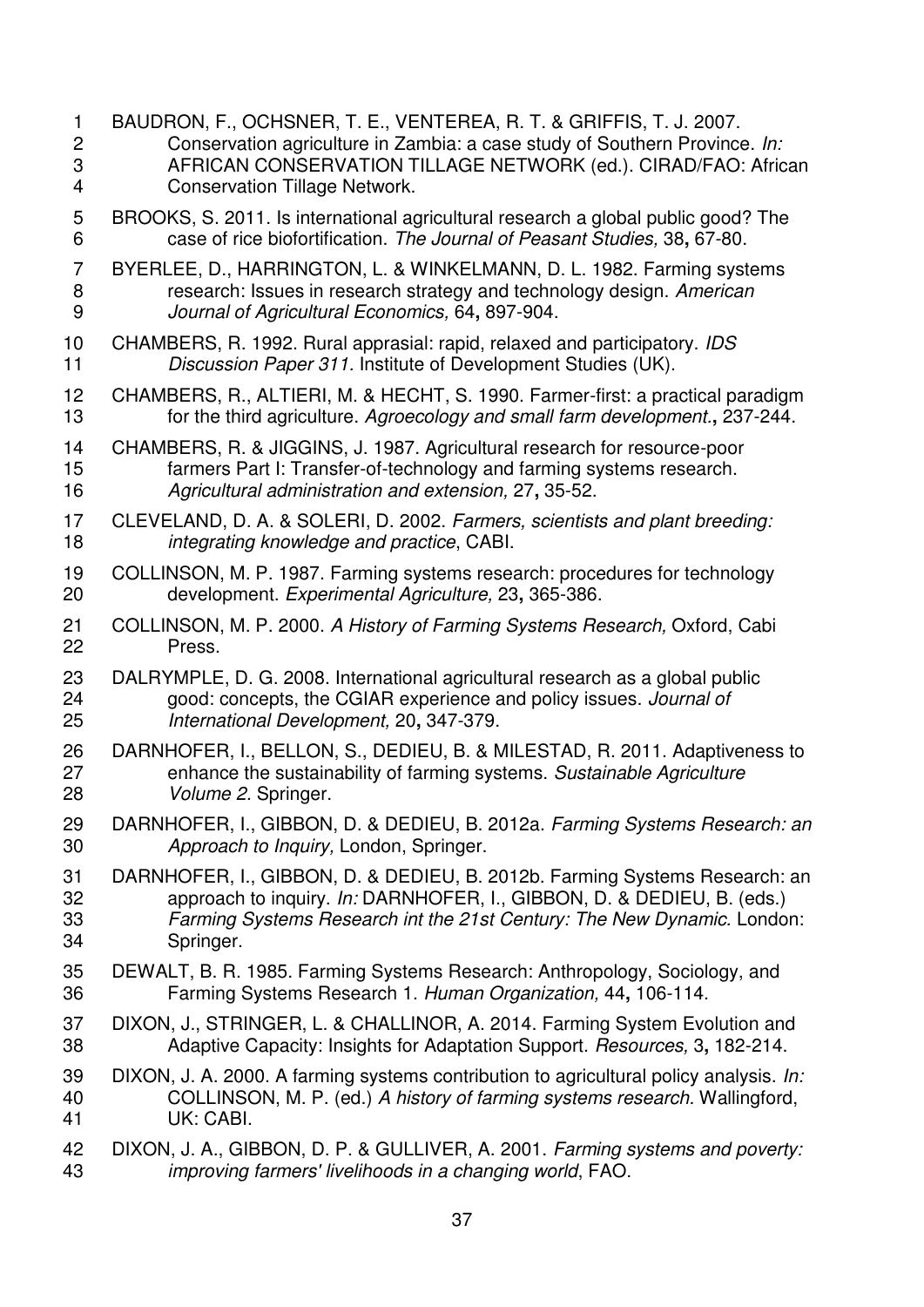- <span id="page-38-1"></span>1 FAO 2002. *Conservation agriculture: case studies in Latin America and Africa*, Food 2 and Agriculture Organisation of the United Nations.
- 3 FAO. 2014. Scaling Up Conservation Agriculture in Zambia. *Food and Agriculture Organization of the United Nations News Article*.
- <span id="page-38-6"></span><span id="page-38-5"></span>5 FEOLA, G., SATTLER, C. & SAYSEL, A. K. 2012. Simulation models in Farming 6 Systems Research: potential and challenges. *In:* DARNHOFER, I., GIBBON, 7 D. & DEDIEU, B. (eds.) *Farming Systems Research into the 21st century: The new dynamic.* London: Springer.
- <span id="page-38-3"></span>9 FRESCO, L. & WESTPHAL, E. 1988. A hierarchical classification of farm systems. *Experimental Agriculture,* 24**,** 399-419.
- <span id="page-38-4"></span> GARDNER, B. & LESSER, W. 2003. International agricultural research as a global public good. *American Journal of Agricultural Economics,* 85**,** 692-697.
- <span id="page-38-8"></span><span id="page-38-0"></span> GIBBON, D. 2012. Methodological themes in Farming Systems Research and implications for learning in higher education. *In:* DARNHOFER, I., GIBBON, D. & DEDIEU, B. (eds.) *Farming Systems Research into the 21st century: The new dynamic.* London: Springer.
- <span id="page-38-2"></span> GILLER, K. E. 2013. Guest Editorial: Can we define the term 'farming systems'? A question of scale. *Outlook on Agriculture,* 42**,** 149-153.
- GILLER, K. E., WITTER, E., CORBEELS, M. & TITTONELL, P. 2009. Conservation agriculture and smallholder farming in Africa: the heretics' view. *Field crops research,* 114**,** 23-34.
- <span id="page-38-11"></span> GOVERNMENT OF UGANDA 2001. The National Agricultural Advisory Services Act. *Parliamentary Act of Government, Republic of Uganda.*
- HAGGBLADE, S. & TEMBO, G. 2003. *Conservation farming in Zambia*, Intl Food Policy Res Inst.
- <span id="page-38-12"></span> HART, R. 2000. FSRs expanding conceptual framework. *In:* COLLINSON, M. P. (ed.) *A History of Farming Systems Research, CAB International.* Wallingford, UK: CAB International.
- <span id="page-38-9"></span> KASSAM, A., FRIEDRICH, T., SHAXSON, F. & PRETTY, J. 2009. The spread of conservation agriculture: justification, sustainability and uptake. *International journal of agricultural sustainability,* 7**,** 292-320.
- <span id="page-38-10"></span><span id="page-38-7"></span> LEON-VELARGDE, C. U., QUIROZ, R. A., VALDIVA, R. E., REINOSO, J. & HOLLE, M. 2008. Evolving from farming systems research into a more holistic rural develoment approach: Experiences in the Andean region. *Centro Internacional de la Papa (CIP) Natural Resource Management Dvision Working Paper 2008-1.*
- MAXWELL, S. 1986. Farming systems research: Hitting a moving target. *World Development,* 14**,** 65-77.
- NAADS 2001. *Programme Implementation Maual,* Uganda.
- NGOMA, H., MULENGA, B. P. & JAYNE, T. S. 2014. What Explains Minimal Usage of Minimum Tillage Practices in Zambia? Evidence from District-
- Representative Data. *Working Paper No. 82.* Lusaka, Zambia: Indaba
- Agricultural Policy Research Insitute.